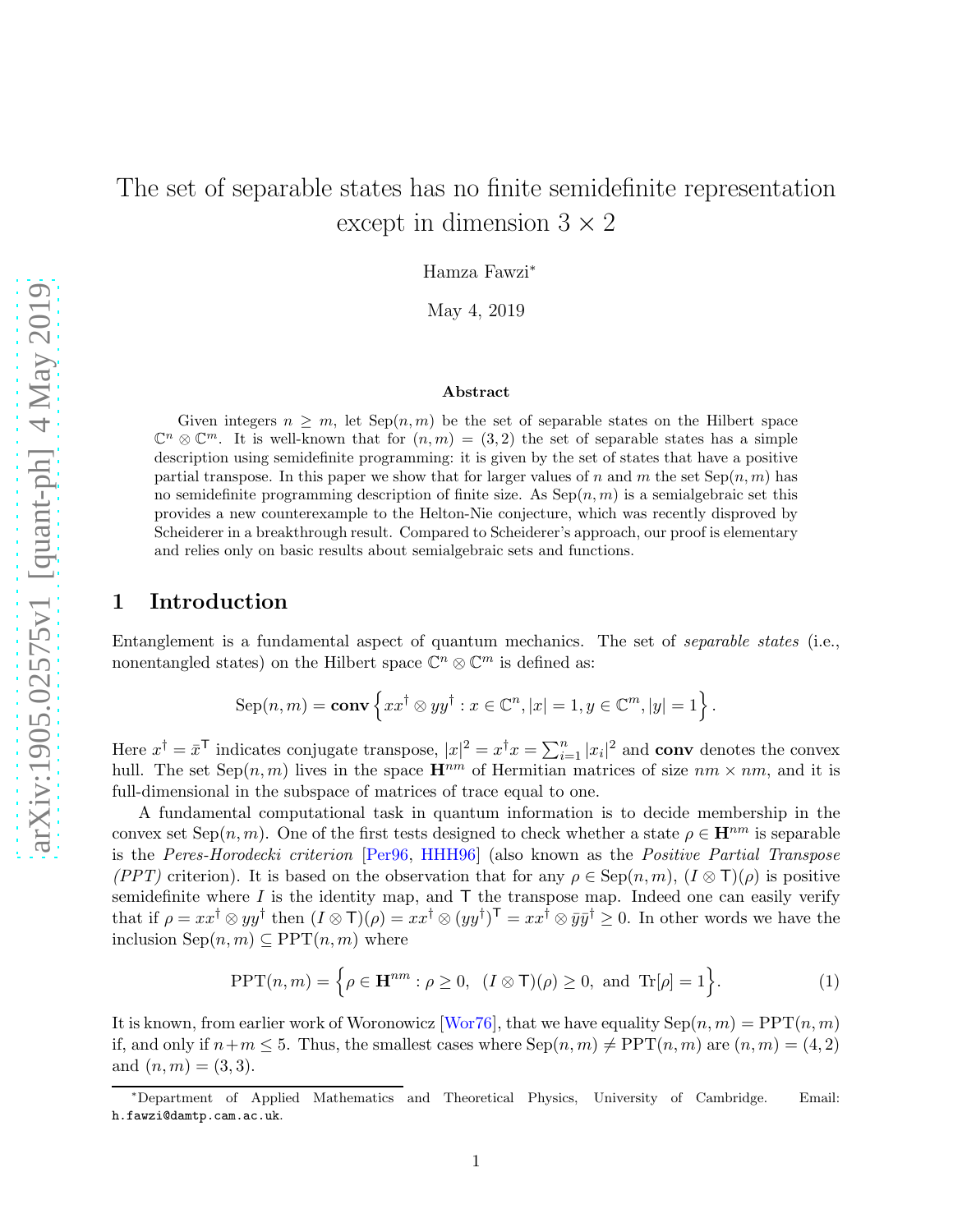**Semidefinite programming** The description of the set  $PPT(n, m)$  in Equation [\(1\)](#page-0-0) allows us to decide membership, and optimize linear functions on  $PPT(n, m)$ , via semidefinite programming. Semidefinite programming is a fundamental tool in optimization that has played a crucial role in recent developments in quantum information theory. We say that a convex set  $C$  has a *semidefinite* representation (also called a semidefinite lift) of size r if it can be expressed as

$$
C = \pi(S) \tag{2}
$$

where  $\pi : \mathbb{R}^D \to \mathbb{R}^d$  is a linear map and  $S \subset \mathbb{R}^D$  is a convex set defined using a linear matrix inequality

<span id="page-1-0"></span>
$$
S = \{ w \in \mathbb{R}^D : M_0 + w_1 M_1 + \dots + w_D M_D \ge 0 \}
$$
 (3)

where  $M_0, \ldots, M_D$  are Hermitian matrices of size  $r \times r$ . A set S of the form [\(3\)](#page-1-0) is known as a spectrahedron. In this paper we are most interested in when a semidefinite representation of finite size exists, and call this simply a semidefinite representation throughout. If a convex set  $C$  admits a semidefinite representation, then optimizing a linear function on  $C$  can be cast as a semidefinite program. Equation [\(1\)](#page-0-0) gives a semidefinite representation of  $PPT(n, m)$ .

Horodecki's criterion The set of separable states has the following well-known description due to the Horodeckis [\[HHH96\]](#page-15-1):

<span id="page-1-1"></span>
$$
Sep(n,m) = \{ \rho \in \mathbf{H}^{nm} : \text{Tr}[\rho] = 1 \text{ and } (I \otimes \Phi)(\rho) \ge 0 \ \forall \Phi : M_m \to M_n \text{ positive} \}.
$$
 (4)

Here  $M_k = \mathbb{C}^{k \times k}$  and a  $\mathbb{C}$ -linear map  $\Phi : M_m \to M_n$  is *positive* if it is Hermitian preserving and if  $\Phi(X) \geq 0$  for all  $X \geq 0$ . When  $n = m$ , the relaxation PPT $(n, m)$  corresponds to having only the identity and transpose maps in Equation [\(4\)](#page-1-1), which are both positive. A recent result of Skowronek [\[Sko16\]](#page-15-3) shows that when  $n = m = 3$ , there is no finite family of positive maps  $\Phi_1, \ldots, \Phi_k : M_3 \to M_3$ such that  $\text{Sep}(3,3) = \{ \rho \in \mathbb{H}^9 : (I \otimes \Phi_i)(\rho) \geq 0 \ \forall i = 1,\ldots,k \}.$  Note that the right-hand side of the previous equation is a specific semidefinite representable set. Thus Skowronek's result rules out certain specific semidefinite representations for  $Sep(3,3).<sup>1</sup>$  $Sep(3,3).<sup>1</sup>$  $Sep(3,3).<sup>1</sup>$ 

DPS hierarchy In [\[DPS04\]](#page-15-4), Doherty, Parrilo and Spedalieri proposed a complete hierarchy of approximations to the set of separable states based on semidefinite programming. The first level of the hierarchy coincides with the PPT test, and subsequent levels form tighter and tighter convex relaxations of the set of separable states. If we denote the convex relaxation at level k by  $DPS_k(n, m)$ we have (dropping the  $(n, m)$ ):

$$
Sep \subseteq \cdots \subseteq DPS_k \subseteq DPS_{k-1} \subseteq \cdots \subseteq DPS_1 = PPT.
$$

The key property of the DPS hierarchy is that each set  $DPS_k$  has a semidefinite representation of size min $(n,m)^{O(k)}$ . The hierarchy is known to be complete, meaning that if  $\rho \notin$  Sep, then there exists a finite k such that  $\rho \notin \text{DPS}_k$ . The integer k however depends on the state  $\rho$  and it is known that, unless  $n + m \leq 5$ , there is no finite k such that  $DPS<sub>k</sub>(n,m) = Sep(n,m)$  [\[DPS04,](#page-15-4) Section VIII.B].

<span id="page-1-2"></span><sup>1</sup> The result of Skrownek is in fact more general than this, and rules any formulation of the form  $\{\rho: (I \otimes \Phi_i)((I \otimes B)\rho(I \otimes B^{\dagger})) \geq 0 \,\forall i = 1,\ldots,k, \,\forall B \in M_3\}$  where  $\Phi_1, \ldots, \Phi_k$  is a finite set of positive maps.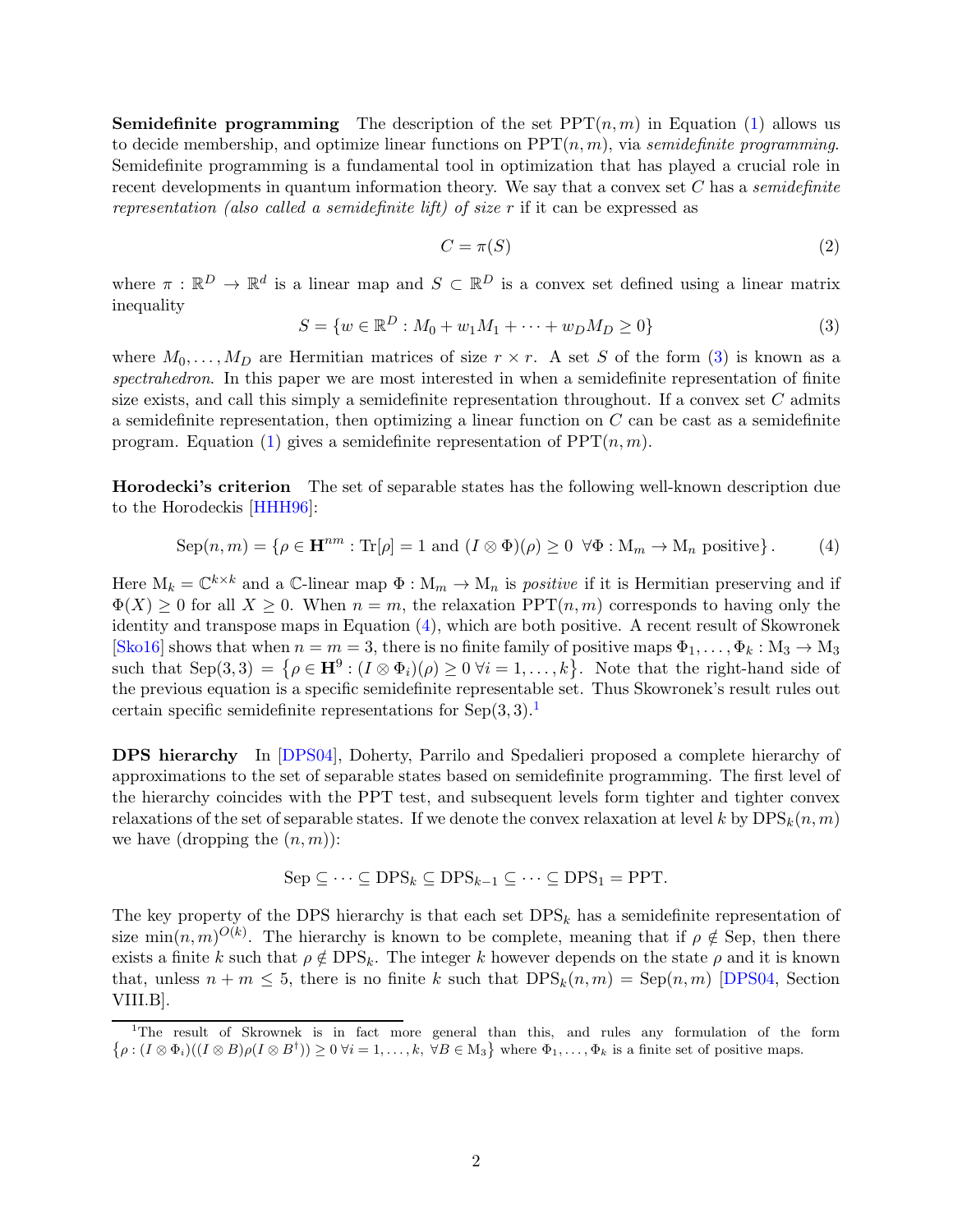Contributions The main result of this paper is

<span id="page-2-0"></span>**Theorem 1.** If  $Sep(n,m) \neq PPT(n,m)$  then  $Sep(n,m)$  has no (finite) semidefinite representation. In other words,  $Sep(n, m)$  has no semidefinite representation when  $n + m > 5$ .

Remark 1. Some remarks concerning Theorem [1:](#page-2-0)

- Note that Theorem [1](#page-2-0) contains as a special case the fact that whenever  $\text{Sep}(n, m) \neq \text{PPT}(n, m)$ , then there is no representation of Sep $(n, m)$  as  $\{\rho \in \mathbf{H}^{nm} : \text{Tr}[\rho] = 1 \text{ and } (I \otimes \Phi_i)(\rho) \geq 0, \forall i =$  $1, \ldots, k$  where  $\Phi_1, \ldots, \Phi_k : M_m \to M_n$  is a finite family of positive maps. This is because the latter set is semidefinite representable (in fact it is a spectrahedron). Let us mention that if one is only interested in *approximating* the set  $Sep(n, m)$ , Aubrun and Szarek [\[AS17b\]](#page-14-0) gave a lower bound on the number k of positive maps needed.
- Our result also includes as a special case the fact that there is no finite k such that  $DPS_k(n, m) =$ Sep $(n, m)$ , when  $n + m > 5$ . We note that our result is a strict generalization of this fact. Indeed, the failure of the DPS hierarchy to converge in a finite number of levels does not preclude by itself the existence of another semidefinite program that represents  $\text{Sep}(n,m)$ exactly. There are well-known examples of convex sets where the sum-of-squares hierarchy (of which DPS can be seen as a particular instance) is never exact and yet a finite semidefinite representation does exist, see e.g., [\[NPS10,](#page-15-5) Example 3.7].
- Observe that if  $\text{Sep}(n,m)$  has no semidefinite representation, then the same is true for  $Sep(N, m)$  for  $N \geq n$ . This is because  $Sep(n, m)$  can be realized as a linear section of  $Sep(N, m)$  as follows:

$$
Sep(n,m) \simeq \{ \rho \in Sep(N,m) : (Tr_2 \rho)_{ii} = 0 \ \forall i = n+1, ..., N \}
$$

where  $\text{Tr}_2 \rho$  is the result of tracing out the second subsystem from  $\rho$ . Indeed, setting  $(\text{Tr}_2 \rho)_{ii} =$ 0 implies that in any representation of  $\rho$  as  $\rho = \sum_k p_k x_k x_k^{\dagger} \otimes y_k y_k^{\dagger}$  $\mathbf{k}$ , the vectors  $\mathbf{x}_k$  must satisfy  $(x_k)_i = 0$  for all  $i = n+1, \ldots, N$ , i.e., that  $x_k \in \mathbb{C}^n \times \{0\}^{N-n} \simeq \mathbb{C}^n$ . To prove our theorem it thus suffices to prove that  $Sep(3,3)$  and  $Sep(4,2)$  have no semidefinite representations.

Helton-Nie conjecture The question of finding semidefinite representations for convex sets has attracted a lot of attention in the optimization community [\[Nem06,](#page-15-6) [GPT13\]](#page-15-7). Helton and Nie [\[HN09\]](#page-15-8) gave sufficient conditions for a set to have a semidefinite representation, and conjectured that any convex semialgebraic set has a semidefinite representation. (A set is semialgebraic set if it can be described using a finite boolean combinations of polynomial equations and inequalities. One can verify that  $\text{Sep}(n,m)$  is a semialgebraic set, see Section [2.3.](#page-7-0)) In his breakthrough paper, Scheiderer [\[Sch18\]](#page-15-9) disproved this conjecture and exhibited convex semialgebraic sets that have no semidefinite representations.

Our proof of Theorem [1](#page-2-0) is inspired from the arguments of Scheiderer. Compared to the paper of Scheiderer the present paper has two main contributions. First, the proof we give simplifies the arguments of Scheiderer and does not rely on any specialized results from algebraic geometry. We only use basic results from analysis (Taylor expansions), and some standard facts about semialgebraic sets and functions which are elementary to state. The proof should thus be accessible to readers in quantum information and optimization. The second contribution is the application of the method of proof for  $\text{Sep}(n,m)$  which is defined in terms of complex numbers. This turns out to cause certain difficulties as certain standard facts about real polynomials are not true about Hermitian polynomials, particularly on the relation between homogeneous polynomials and their dehomogenizations (see Section [5](#page-11-0) and Appendix [A](#page-12-0) for more details).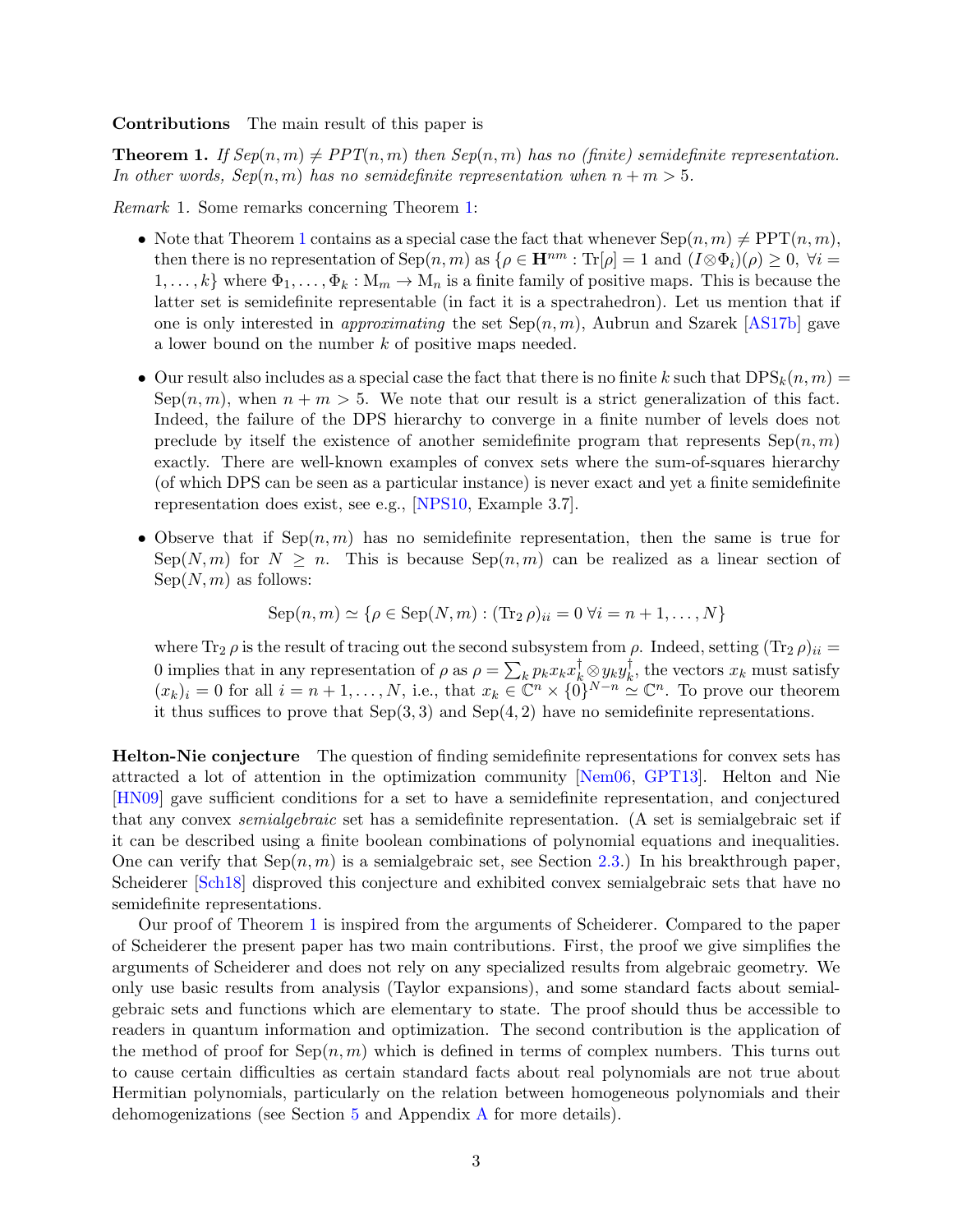Main technical result Our main technical result, Theorem [2](#page-3-0) below and of which Theorem [1](#page-2-0) is a corollary, gives a general way to construct a convex set with no semidefinite representation from a nonnegative Hermitian polynomial that is not a sum of squares. We recall that a Hermitian polynomial  $p(z)$  is a polynomial with complex coefficients in the indeterminates  $(z,\bar{z}) = (z_1,\ldots,z_n,\bar{z}_1,\ldots,\bar{z}_n)$  such that  $p(z) \in \mathbb{R}$  for all  $z \in \mathbb{C}^n$ . A Hermitian polynomial is a sum of squares if it can be written as a sum of squares of Hermitian polynomials. (More details about Hermitian polynomials are given in Section [2.](#page-4-0)) For the statement of the theorem, we use the monomial notation  $z^u = \prod_{i=1}^n z_i^{u_i}$  for  $u \in \mathbb{N}^n$ .

<span id="page-3-0"></span>**Theorem 2** (General theorem). Let  $p(z) = \sum_{(u,v)\in A} p_{uv} z^u \overline{z}^v$  be a Hermitian polynomial supported on  $A \subset \mathbb{N}^n \times \mathbb{N}^n$ , and assume that p is nonnegative on  $\mathbb{C}^n$  but not a sum of squares. Assume furthermore that A is downward closed, i.e., if  $(u, v) \in A$  then all  $(u', v') \in \mathbb{N}^n \times \mathbb{N}^n$  with  $0 \le u' \le u$ and  $0 \le v' \le v$  are in A. Define the monomial map  $\mathbf{m}_A : \mathbb{C}^n \to \mathbb{C}^{|A|}, z \mapsto [z^u \overline{z}^v]_{(u,v)\in A}$  for  $z \in \mathbb{C}^n$ . Then the convex set

<span id="page-3-1"></span>
$$
C_A = \mathbf{cl} \operatorname{conv} \{ \mathbf{m}_A(z) : z \in \mathbb{C}^n \}
$$
 (5)

is not semidefinite representable, where cl denotes topological closure.

The set of separable states is of the form  $(5)$  for well-chosen set A. Indeed, dropping the normalization condition and letting  $\mathcal{S}\mathcal{E}\mathcal{P}(n,m)$  be the convex *cone* of separable states, we have:

$$
\mathcal{S}\mathcal{E}\mathcal{P}(n,m) = \mathbf{conv}\left\{ \left[ x_i \bar{x}_j y_k \bar{y}_l \right]_{\substack{1 \le i,j \le n \\ 1 \le k,l \le m}} : (x,y) \in \mathbb{C}^n \times \mathbb{C}^m \right\}
$$

$$
= \mathbf{conv}\left\{ \left[ x^\alpha \bar{x}^\beta y^\gamma \bar{y}^\delta \right]_{|\alpha| = |\beta| = |\gamma| = |\delta| = 1} : (x,y) \in \mathbb{C}^n \times \mathbb{C}^m \right\}
$$

where for  $\zeta \in \mathbb{N}^k$  we let  $|\zeta| = \sum_{i=1}^k \zeta_i$ . This shows that  $\mathcal{S}\mathcal{E}\mathcal{P}(n,m) = \mathcal{C}_A$  where

$$
A = \{ (\alpha, \beta, \gamma, \delta) \in (\mathbb{N}^n \times \mathbb{N}^n) \times (\mathbb{N}^m \times \mathbb{N}^m) : |\alpha| = |\beta| = |\gamma| = |\delta| = 1 \}.
$$
 (6)

The attentive reader will notice that this set  $A$  is not downward closed, and so does not satisfy the condition of Theorem [2.](#page-3-0) As a matter of fact, to prove Theorem [1](#page-2-0) we apply Theorem [2](#page-3-0) with a dehomogenization of A which satisfies the downward closed condition, and then homogenize back to get the desired convex cone. The details are explained in Section [5.](#page-11-0)

Overview of proof We briefly sketch the main ideas for the proof of Theorem [2.](#page-3-0)

- We first show that if the set  $\mathcal{C}_A$  has a semidefinite representation, then there exists a finite number of functions  $f_1, \ldots, f_r : \mathbb{R}^{2n} \simeq \mathbb{C}^n \to \mathbb{R}$  such that any nonnegative Hermitian polynomial supported on  $A\cup\{(0,0)\}\)$  can be written as a sum of squares from  $\text{span}_{\mathbb{R}}(f_1,\ldots,f_r)$ . This characterization of semidefinite representations via sums of squares is not new: it follows from the factorization theorem of Gouveia, Parrilo and Thomas [\[GPT13\]](#page-15-7) and its sum-of-squares interpretation see e.g.,  $[Faw16]$ . We note that a similar characterization is also used in Scheiderer's paper, see [\[Sch18,](#page-15-9) Theorem 3.4].
- One of the main observations needed to prove Theorem [2](#page-3-0) is to note that the functions  $f_1, \ldots, f_r$  can be chosen to be *semialgebraic*. (We recall the precise definition of semialgebraic functions in Section [2.](#page-4-0)) One key property of such functions that turns out to be particularly important is that they are smooth almost everywhere. Combining this property with a simple observation regarding smooth sum of squares decompositions of homogeneous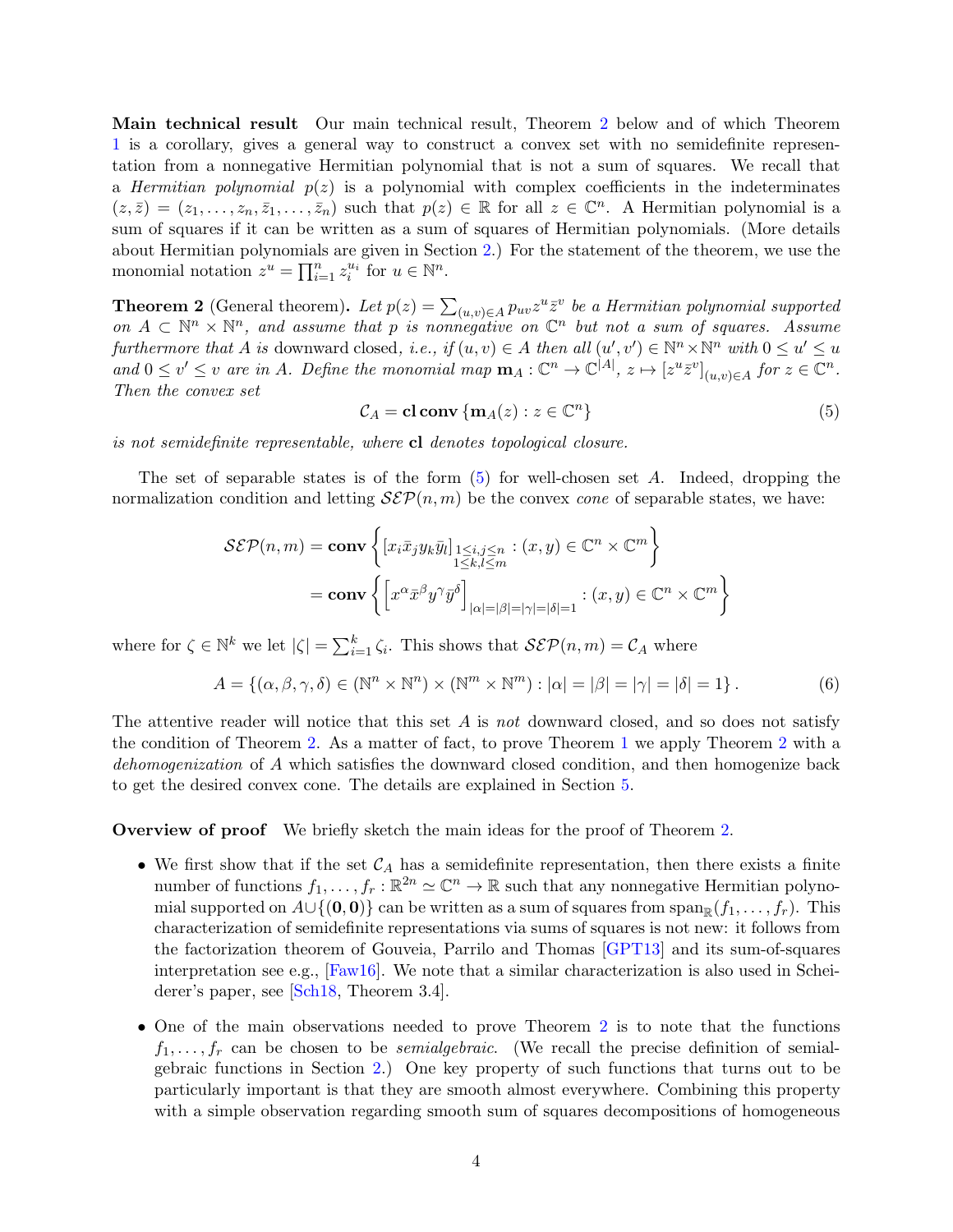polynomials allows us to prove Theorem [2](#page-3-0) already in the special case where  $p$  is a homogeneous polynomial. This allows us to prove that  $\text{Sep}(n,m)$  is not semidefinite representable when  $(n, m) = (5, 3)$  or  $(4, 4)$ . The complete proof of Theorem [2](#page-3-0) which allows us to cover the cases  $(n, m) = (4, 2)$  and  $(3, 3)$  for separable states, requires an additional technical argument using Puiseux expansions for univariate continuous semialgebraic functions.

Real version of Theorem [2](#page-3-0) We note that one can state an analogue of Theorem [2](#page-3-0) dealing with real polynomials instead of Hermitian polynomials. The proof is similar, and we state it below just for convenience and for future reference.

<span id="page-4-1"></span>**Theorem 3** (Main theorem for real polynomials). Let  $p(x) = \sum_{u} p_u x^u \in \mathbb{R}[x]$  where  $A \subset \mathbb{N}^n$  finite, be a real polynomial that is nonnegative on  $\mathbb{R}^n$  but not a sum of squares. Assume furthermore that A is downward closed, i.e., if  $u \in A$  then all  $u' \in \mathbb{N}^n$  with  $0 \le u' \le u$  are in A. Define the monomial map  $\mathbf{m}_A(x) = [x^u]_{u \in A}$  for  $x \in \mathbb{R}^n$ . Then the convex set

cl conv $\{m_A(x):x\in\mathbb{R}^n\}$ 

is not semidefinite representable.

The theorem above can be used to recover the result of Scheiderer [\[Sch18,](#page-15-9) Corollary 4.25], that the cone  $P_{n,2d}$  of nonnegative (real) forms in n variables of degree 2d is not semidefinite representable when it is distinct from  $\Sigma_{n,2d}$ , the cone of sums of squares. Indeed, it suffices to take p in Theorem [3](#page-4-1) to be a dehomogenization of a nonnegative form that is not a sum of squares, and to use the well-known fact that a convex set has a semidefinite representation if and only if its dual has one.

Organization The paper is organized as follows. In Section [2](#page-4-0) we set some of the notations and present some background material on Hermitian polynomials, sums of squares, and semialgebraic sets and functions that are useful for the proof of the main theorem. In Section [3](#page-8-0) we review the connection between the existence of semidefinite programming representations, and sums of squares. The proof of Theorem [2](#page-3-0) is in Section [4](#page-9-0) and the proof of Theorem [1](#page-2-0) in Section [5.](#page-11-0)

## <span id="page-4-0"></span>2 Preliminaries

We recall in this section some results on Hermitian polynomials, the duality Sep/nonnegative polynomials and PPT/sums of squares and semialgebraic sets and functions.

#### 2.1 Hermitian polynomials

For  $z \in \mathbb{C}^n$ , we denote the elementwise complex conjugate of z by  $\bar{z} = (\bar{z}_1, \ldots, \bar{z}_n)$ . If  $u \in \mathbb{N}^n$  we define the monomial  $z^u = z_1^{u_1} \ldots z_n^{u_n}$ . A Hermitian polynomial  $p(z)$  is a polynomial in z and  $\overline{z}$  of the form

$$
p(z) = \sum_{(u,v)\in A} p_{uv} z^u \overline{z}^v \qquad (A \subset \mathbb{N}^n \times \mathbb{N}^n)
$$
 (7)

such that  $p(z) \in \mathbb{R}$  for all  $z \in \mathbb{C}^n$ . This is equivalent to saying that  $p_{uv} = \overline{p_{vu}}$  for all  $u, v$ . The support of p is supp $(p) = \{(u, v) : p_{uv} \neq 0\} \subset \mathbb{N}^n \times \mathbb{N}^n$ . The Hermitian polynomial p is nonnegative if  $p(z) \geq 0$  for all  $z \in \mathbb{C}^n$ . Further, we say that p is a sum of squares if we can write

<span id="page-4-2"></span>
$$
p = \sum_{k} q_k^2 \tag{8}
$$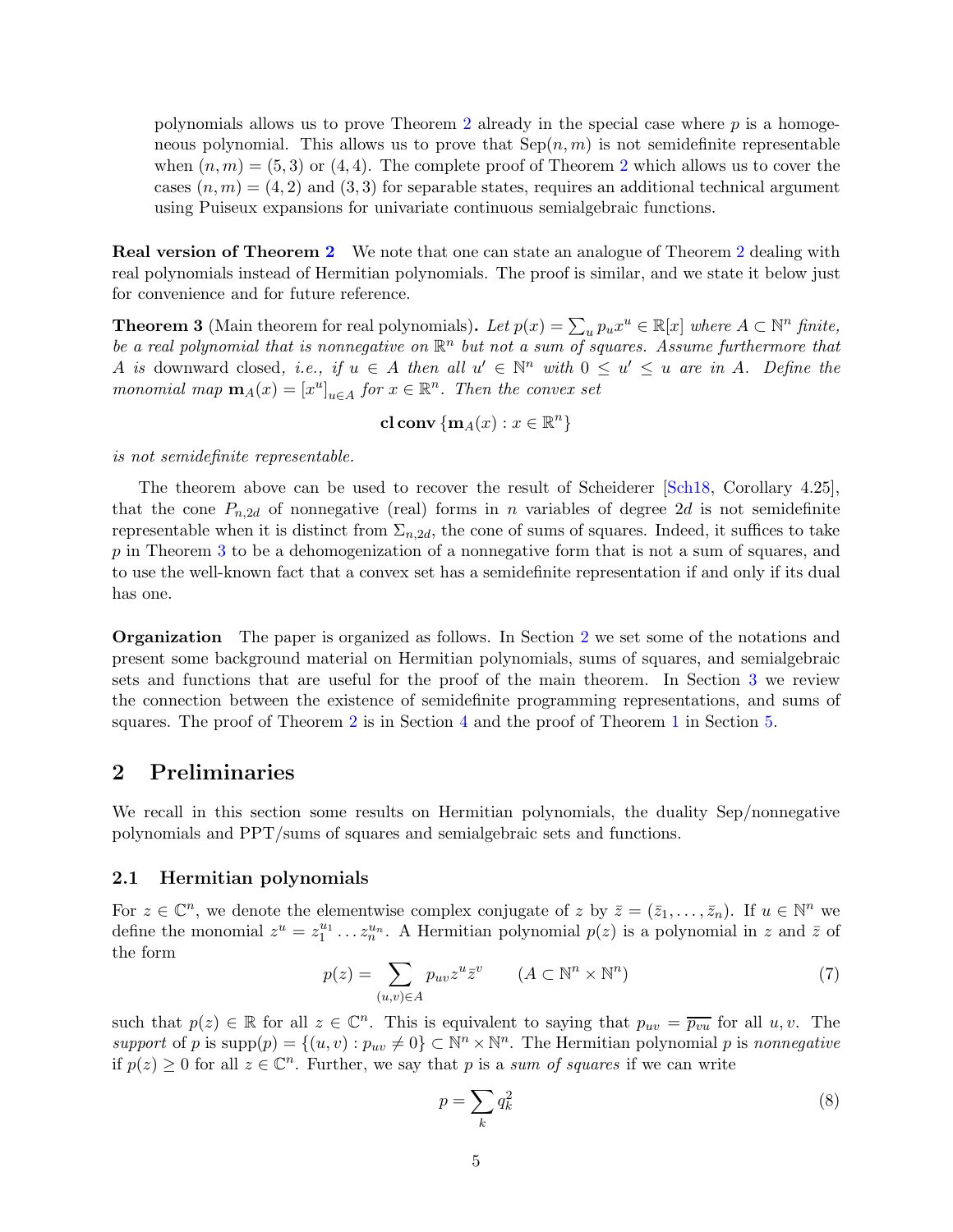for Hermitian polynomials  $q_k$ . If  $p(z)$  is a Hermitian polynomial we will often consider the real polynomial  $P(a, b) = p(a + ib)$  in  $\mathbb{R}[a_1, \ldots, a_n, b_1, \ldots, b_n]$ . One can check that p is a sum-of-squares if and only if P is a sum-of-squares of real polynomials.

Remark 2 (Sums of squares for Hermitian polynomials). Another common definition of a Hermitian polynomial  $p(z)$  being a sum-of-squares is that p can be written as  $p(z) = \sum_{k} |g_k(z)|^2$  where  $g_k$  are (holomorphic) polynomials in z only (and not in  $\bar{z}$ ). Clearly if p has such a representation then it is a sum-of-squares in the sense [\(8\)](#page-4-2) since then  $p = \sum_k \text{Re}[g_k]^2 + \text{Im}[g_k]^2$  and  $\text{Re}[g_k]$  and  $\text{Im}[g_k]$  are both Hermitian polynomials. The converse however is not true. It is possible that a polynomial  $p$  has a representation  $(8)$  and cannot be written as a sum of modulus squares of holomorphic polynomial mappings. See e.g., [\[DP09\]](#page-14-1) for more on this distinction. In this paper we only work with the definition  $(8)$  of sums of squares.

#### 2.2 Sep, PPT, nonnegative polynomials, and sums of squares

For convenience, we will work in this paper with the cone of separable states, where we drop the normalization condition:

$$
\mathcal{S}\mathcal{E}\mathcal{P}(n,m) = \mathbf{conv}\left\{xx^{\dagger} \otimes yy^{\dagger} : x \in \mathbb{C}^n, y \in \mathbb{C}^m\right\}.
$$

One can verify that  $\text{Sep}(n,m)$  is the compact slice  $\text{Sep}(n,m) = \mathcal{SEP}(n,m) \cap \{\rho : \text{Tr } \rho = 1\}.^2$  $\text{Sep}(n,m) = \mathcal{SEP}(n,m) \cap \{\rho : \text{Tr } \rho = 1\}.^2$  Let also  $\mathcal{PPT}$  be the cone of states that have positive partial transpose, i.e.,

$$
\mathcal{PPT}(n,m) = \{ \rho \in \mathbf{H}^{nm} : \rho \ge 0 \text{ and } (I \otimes \mathbf{T})(\rho) \ge 0 \}
$$

so that  $PPT(n, m) = \mathcal{PPT}(n, m) \cap {\rho : \text{Tr } \rho = 1}.$ 

**Dual of Sep** For any integer k, let  $M_k = \mathbb{C}^{k \times k}$ . A  $\mathbb{C}$ -linear map  $\Phi : M_n \to M_m$  that is Hermitian preserving is *positive* if  $\Phi(\rho) \geq 0$  whenever  $\rho \geq 0$ . Equivalently,  $\Phi$  is positive if the degree-four Hermitian polynomial  $p(x, y) = y^{\dagger} \Phi (xx^{\dagger}) y$  is nonnegative on  $\mathbb{C}^{n+m} \simeq \mathbb{C}^n \times \mathbb{C}^m$ . It is well-known that the dual of  $\mathcal{S}\mathcal{E}\mathcal{P}(n,m)$  can be identified, via the Choi isomorphism, with the cone of positive maps  $M_n \to M_m$  (see e.g., [\[AS17a,](#page-14-2) Table 2.2]). Equivalently, the dual of  $\mathcal{S}\mathcal{E}\mathcal{P}(n,m)$  can be identified with nonnegative degree-four Hermitian polynomials of the form

<span id="page-5-1"></span>
$$
p(x,y) = \sum_{\substack{1 \le i,j \le n \\ 1 \le k,l \le m}} p_{ijkl} x_i \bar{x}_j y_k \bar{y}_l \qquad (x \in \mathbb{C}^n, y \in \mathbb{C}^m)
$$
 (9)

where  $p_{ijkl} = \Phi(E_{ij})_{lk}$ . Polynomials of the form [\(9\)](#page-5-1) have a *biquadratic* structure: they are quadratic independently in each block of variables x and y. The duality between  $\mathcal{S}\mathcal{E}\mathcal{P}$  and nonnegative polynomials of the form [\(9\)](#page-5-1) is in fact immediate from the definition of  $\mathcal{S}\mathcal{E}\mathcal{P}$ .

**Dual of PPT** Using the identification above, it turns out that the dual of  $\mathcal{PPT}(n,m)$  corresponds to polynomials  $p(x, y)$  that are sums of squares. Indeed, it is well-known (see again [\[AS17a,](#page-14-2) Table 2.2) that the dual cone of  $\mathcal{PPT}(n,m)$  can be identified, via the Choi isomorphism, with the cone of maps  $\Phi : M_n \to M_m$  that are *decomposable*, i.e., that can be written  $\Phi = S_1 + S_2 \circ \mathsf{T}$  where  $S_1$  and  $S_2$  are two *completely positive maps*, and T is the transpose map. Recall that a map  $S : M_n \to M_m$ 

<span id="page-5-0"></span><sup>&</sup>lt;sup>2</sup>Indeed if  $\rho = \sum_i p_k x_k x_k^{\dagger} \otimes y_k y_k^{\dagger}$  with Tr  $\rho = 1$  and  $p_k \geq 0$ , then by redefining  $p_k \leftarrow p_k |x_k|^2 |y_k|^2$  we can assume without loss of generality that  $|x_k| = |y_k| = 1$ . Taking the trace on both sides of  $\rho = \sum_i p_k x_k x_k^{\dagger} \otimes y_k y_k^{\dagger}$  tells us that  $1 = \sum_k p_k$  since Tr  $\rho = 1$ , i.e.,  $\rho \in \text{Sep}(n, m)$ .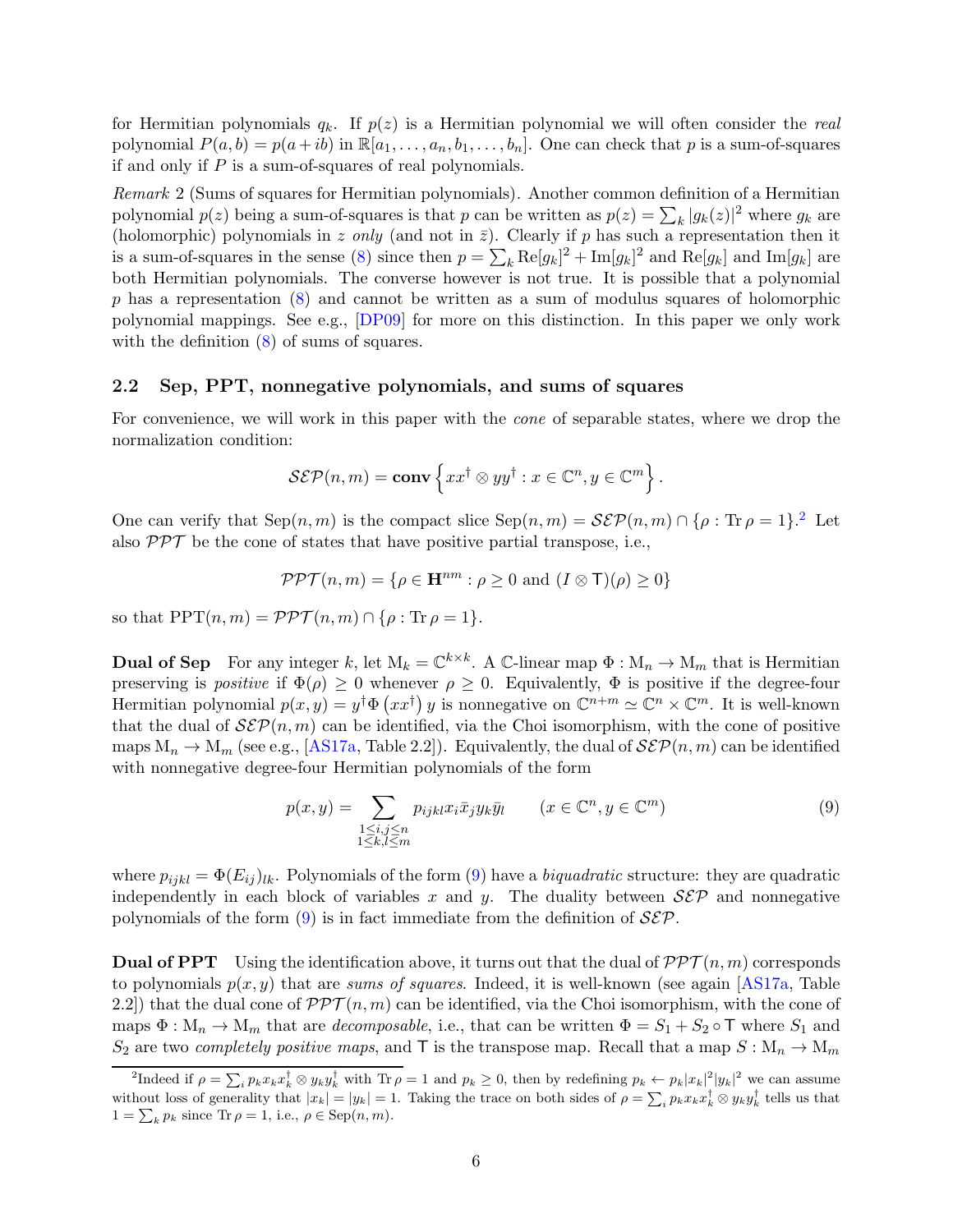is completely positive if there exist matrices  $V_t$  such that  $S(X) = \sum_t V_t^* X V_t$ . One can verify that a map  $\Phi$  is decomposable if and only if, the associated Hermitian polynomial  $(9)$  is a sum of squares. We did not find any reference for this equivalence, so we include a proof here. (The proofs we found in the literature are only for the direction  $\Rightarrow$  in Proposition [1.](#page-6-0) The proof of Proposition [1](#page-6-0) is a special case of a more general result in [\[FF19\]](#page-15-11), joint with Kun Fang, where it is shown that the dual of  $DPS_k$  can be identified with a sum-of-squares condition of degree k.)

<span id="page-6-0"></span>**Proposition 1.** A map  $\Phi : M_n \to M_m$  is decomposable if, and only if, the Hermitian polynomial  $p(x,y) = y^{\dagger} \Phi \left( xx^{\dagger} \right) y$  is a sum of squares.

Proof. If  $S(\rho) = \sum_t V_t \rho V_t^{\dagger}$  is a completely positive map then  $y^{\dagger}S(xx^{\dagger})y = \sum_t y^{\dagger}V_t xx^{\dagger}V_t^{\dagger}$  $\sum_{t} \overline{u}^{\mathsf{T}} V_{t} x$  is a sum-of-squares. Also for the transpose map  $\overline{v}$ , we have  $u^{\dagger} (S \circ \mathsf{T}) (xx^{\dagger})$  $y =$  $t |\bar{y}^{\mathsf{T}} V_t x|^2$  is a sum-of-squares. Also for the transpose map  $\bar{\mathsf{T}}$ , we have  $y^{\mathsf{T}}(S \circ \bar{\mathsf{T}})(xx^{\mathsf{T}})y =$  $y^{\dagger}S(\bar{x}\bar{x}^{\dagger})y = \sum_{t} |y^{\dagger}\bar{V}_{t}x|^{2}$  is also a sum-of-squares. It follows that if  $\Phi$  is decomposable then  $p(x, y) = y^{\dagger} \Phi\left(\overline{x x^{\dagger}}\right) y$  is a sum-of-squares.

We now prove the converse. Assume  $p(x, y) = y^{\dagger} \Phi(xx^{\dagger})y$  is a sum-of-squares, i.e.,  $p(x, y) = y^{\dagger} \Phi(xx^{\dagger})y$  $\sum_t q_t(x,y)^2$  for some Hermitian polynomials  $q_t$ . We need to show that  $\Phi$  is decomposable. Since the coefficient of the monomial  $x_i^2 \bar{x_i}^2$  in p is 0, we see that  $q_t$  cannot have monomials  $x_i^2, \bar{x_i}^2$  or  $x_i\bar{x_i}$ . To be sure, let  $\alpha_t, \bar{\alpha}_t, \beta_t$  be the coefficients in  $q_t$  of these monomials (note that  $\beta_t \in \mathbb{R}$  since  $x_i\bar{x_i}$  is real). The coefficient of  $x_i^2\bar{x_i}^2$  in  $\sum_t q_t^2$  is  $\sum_t 2|\alpha_t|^2 + \beta_t^2 = 0$  which implies that  $\alpha_t = \beta_t = 0$ for all t. Similarly, by looking at the coefficient of  $x_i\bar{x_i}x_j\bar{x_j}$  in p, we see that the  $q_t$  cannot have monomials of the form  $x_ix_j, \bar{x_i}\bar{x_j}, x_i\bar{x_j}$  or  $\bar{x_ix_j}$ . The same of course is true for the y's. Thus this means that  $q_t$  must have the form

$$
q_t(x,y) = \underbrace{x^{\mathsf{T}} M_t y}_{g_t} + \underbrace{\bar{x}^{\mathsf{T}} \bar{M}_t \bar{y}}_{\bar{g}_t} + \underbrace{x^{\mathsf{T}} N_t \bar{y}}_{h_t} + \underbrace{\bar{x}^{\mathsf{T}} N_t y}_{\bar{h}_t}
$$

where  $M \in \mathbb{C}^{n \times n}$  and  $N \in \mathbb{C}^{m \times m}$ . Squaring  $q_t$  we get

$$
q_t^2 = g_t^2 + 2|g_t|^2 + 2g_t h_t + 2g_t \bar{h}_t + \bar{g}_t^2 + 2\bar{g}_t h_t + 2\bar{g}_t \bar{h}_t + h_t^2 + 2|h_t|^2 + \bar{h}_t^2.
$$

When summing  $\sum_k q_t^2$  we see that the only terms that can produce monomials of the form  $x_i\bar{x_j}y_k\bar{y_l}$ (the monomials that appear in p) are the terms  $2|g_t|^2$  and  $2|h_t|^2$ . The sum of all the other terms must thus be equal to 0. At the end we get (including the constant 2 in  $M_t$  and  $N_t$ ):

$$
p = \sum_{k} |x^{\mathsf{T}} M_t y|^2 + |x^{\mathsf{T}} N_t \bar{y}|^2
$$

.

From here it easily follows that  $\Phi = S_1 + S_2 \circ \mathsf{T}$  where  $S_1(\rho) = \sum_t N_t \rho N_t^{\dagger}$  and  $S_2(\rho) = \sum_t \bar{M}_t \rho \bar{M}_t^{\dagger}$ .

The following diagram summarizes the discussion above.

$$
\mathcal{S}\mathcal{E}\mathcal{P} \qquad \subset \qquad \mathcal{P}\mathcal{P}\mathcal{T}
$$
\n(duality)\n\nNonnegative\nHermitian polynomials (9) \n
$$
\begin{array}{ccc}\n & \circ & \mathcal{P}\mathcal{P}\mathcal{T} \\
& \circ & \circ & \circ \\
\text{Sum-of-squares} & \text{Hermitian polynomials (9)\n\end{array}
$$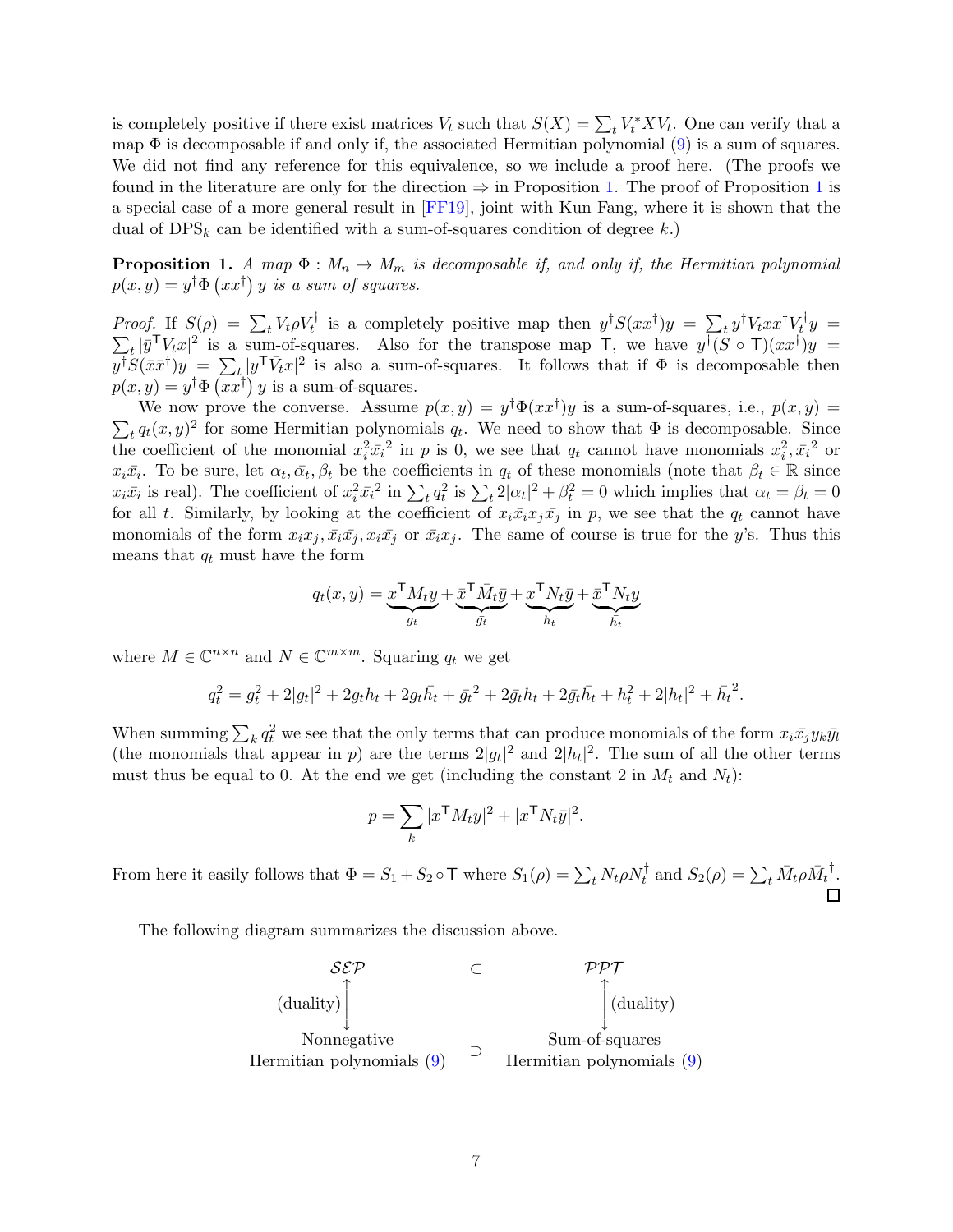#### <span id="page-7-0"></span>2.3 Semialgebraic sets and functions

**Semialgebraic sets** A semialgebraic subset of  $\mathbb{R}^n$  is a subset that can be defined by a finite boolean combination of polynomial equations  $(P = 0)$  and inequalities  $(P > 0)$  where  $P \in \mathbb{R}[x_1,\ldots,x_n]$ . For example a set of the form  $\{w \in \mathbb{R}^D : M_0 + w_1M_1 + \cdots + w_DM_D \geq 0\}$ is semialgebraic since the condition that a matrix is positive semidefinite can be expressed by a finite number of polynomial inequalities. The set of separable states can be shown to be semialgebraic. One can prove this using the celebrated and powerful result of Tarski stating that the projection of a semialgebraic set is semialgebraic. A consequence of Tarski's theorem is that the convex hull of a semialgebraic set  $S \subset \mathbb{R}^n$  is semialgebraic. Indeed this is because we can write  $conv(S)$  as the projection on the x component of the following semialgebraic set

$$
\left\{ (x, \lambda, s_1, \dots, s_{n+1}) \in \mathbb{R}^n \times \mathbb{R}^{n+1} \times (\mathbb{R}^n)^{n+1} : \lambda_1, \dots, \lambda_{n+1} \ge 0, s_1, \dots, s_{n+1} \in S, x = \sum_{i=1}^{n+1} \lambda_i s_i \text{ and } \sum_{i=1}^{n+1} \lambda_i = 1 \right\}.
$$

(Note that, by Carathéodory theorem any element in  $conv(S)$ ) is a convex combination of at most  $n+1$  points in S.) To see why the set  $Sep(n,m)$  is a semialgebraic subset of  $\mathbf{H}^{nm} \simeq \mathbb{R}^{2(nm)^2}$  first note that the following set

<span id="page-7-1"></span>
$$
\left\{ (\rho, x, y) \in \mathbf{H}^{nm} \times \mathbb{C}^n \times \mathbb{C}^m \text{ s.t. } \rho = xx^{\dagger} \otimes yy^{\dagger} \text{ and } |x|^2 = |y|^2 = 1 \right\}
$$
 (10)

is a semalgebraic subset of  $\mathbf{H}^{nm} \times \mathbb{C}^n \times \mathbb{C}^m \simeq \mathbb{R}^{2(nm)^2} \times \mathbb{R}^{2n} \times \mathbb{R}^{2m}$  since the equations can all be written as real polynomial equations in the real and imaginary components. By Tarski's theorem it follows that the projection of  $(10)$  on the  $\mathbf{H}^{nm}$  component, which is precisely the set of pure product states, is semialgebraic. Thus Sep is semialgebraic as the convex hull of a semialgebraic set.

**Semialgebraic functions** A function  $f : \mathbb{R}^n \to \mathbb{R}^m$  is called *semialgebraic* if its graph  $\{(x, f(x)) :$  $x \in \mathbb{R}^n$   $\subseteq \mathbb{R}^n \times \mathbb{R}^m$  is a semialgebraic set. Even though semialgebraic functions form a very broad class of functions, they are tame and possess nice regularity properties. Examples of semialgebraic functions are polynomials, rational functions, or power functions (with rational exponent). Functions that are not semialgebraic are e.g.,  $\exp(x)$ , or the indicator function of the rationals in R. We state two basic results about semialgebraic functions that will be crucial for us.

<span id="page-7-2"></span>**Theorem 4** (Almost everywhere smoothness of semialgebraic functions). Let  $f : \mathbb{R}^n \to \mathbb{R}$  be a semialgebraic function. Then f is smooth  $(C^{\infty})$  everywhere except possibly on the zero set of a polynomial  $P \in \mathbb{R}[x_1, \ldots, x_n] \setminus \{0\}.$ 

Proof. See e.g., [\[HP16,](#page-15-12) Theorem 1.7].

Clearly Theorem [4](#page-7-2) is not true for general functions, cf. the indicator function of the rationals in R. The second result that we will need concerns semialgebraic functions in one variable.

 $\Box$ 

<span id="page-7-3"></span>**Theorem 5** (Puiseux expansion for one-dimensional semialgebraic functions). Assume  $f : (0, \eta) \rightarrow$  $\mathbb R$  where  $\eta > 0$ , is a semialgebraic continuous function that is bounded. Then f can be extended by continuity to the interval  $[0, \eta)$ . Additionally, there exists an integer m such that the map  $t \mapsto f(t^m)$ is  $C^{\infty}$  on  $[0, \epsilon)$  for some  $0 < \epsilon < \eta$ .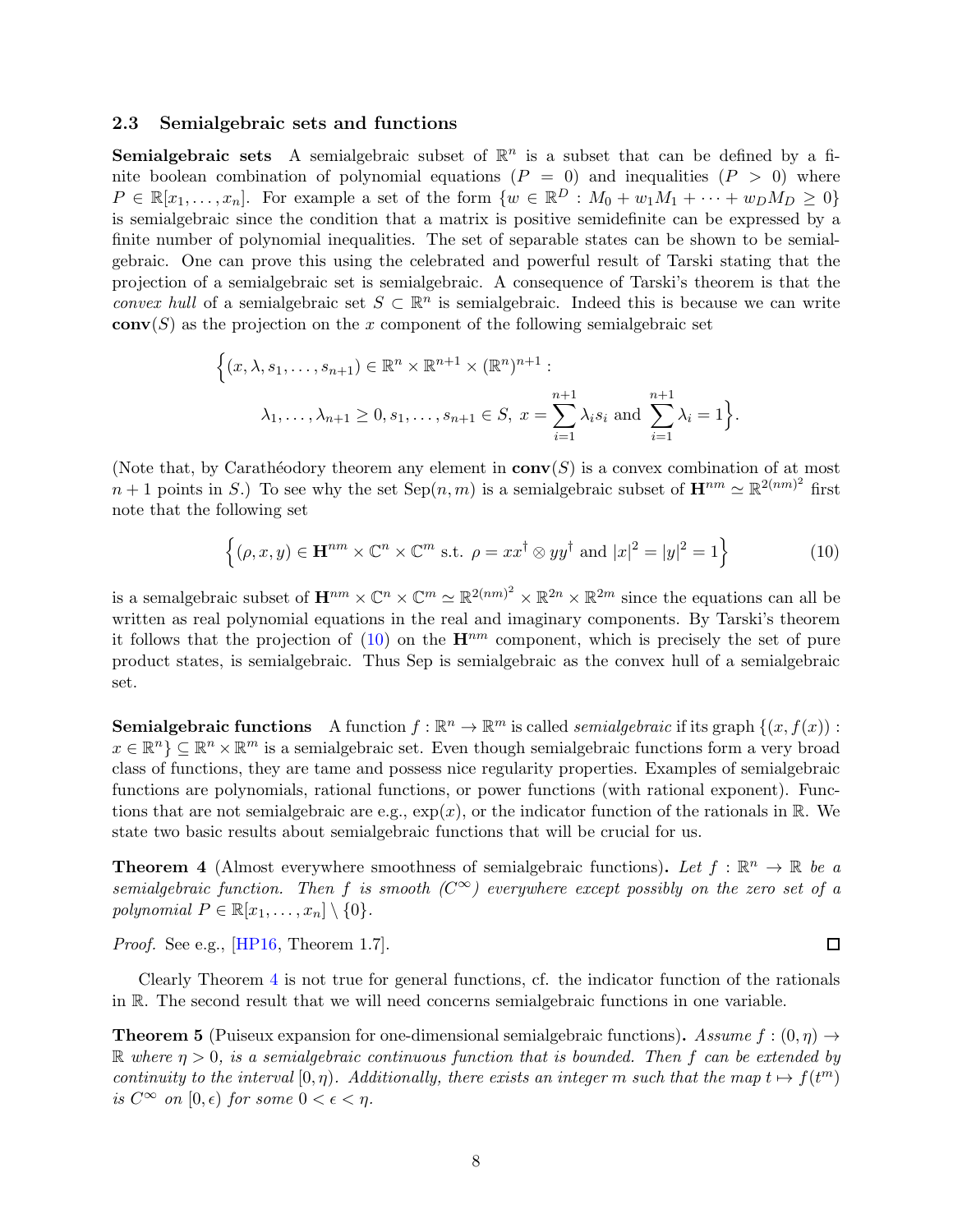Proof. For the first part, see BPR06, Proposition 3.18. For the second part, see [\[Cos05,](#page-14-4) page  $\Box$ 10].

We note that the theorem above is not true for arbitrary functions. For example the function  $x \mapsto \sin(1/x)$  is bounded and continuous on any interval  $(0, \eta)$  but cannot be extended by continuity at 0. We finally record the following result which will also be needed for our proof. It simply says that any linear map, restricted to a semialgebraic set always admits a semialgebraic inverse.

<span id="page-8-3"></span>**Theorem 6.** Let  $S \subset \mathbb{R}^N$  be a semialgebraic set and let  $\pi : \mathbb{R}^N \to \mathbb{R}^n$  be a linear map. Then there exists a semialgebraic function  $F : \pi(S) \to S$  that satisfies  $\pi(F(x)) = x$  for all  $x \in \pi(S)$ .

<span id="page-8-0"></span>Proof. See [\[HP16,](#page-15-12) Lemma 1.5].

## 3 Semidefinite programming lifts

We are now ready to start the proof of Theorem [2](#page-3-0) (and thus of Theorem [1](#page-2-0) too). The first thing we need is a necessary condition for the existence of a semidefinite representation for a given convex set C. The condition we state in Theorem [7](#page-8-1) below is very similar to  $\text{[GPT13, Theorem 1]}^3$  $\text{[GPT13, Theorem 1]}^3$  $\text{[GPT13, Theorem 1]}^3$ . Recall that, for  $A \subset \mathbb{N}^n \times \mathbb{N}^n$  we denote by  $\mathbf{m}_A(z)$  the monomial map:

$$
\mathbf{m}_A(z) = [z^u \bar{z}^v]_{(u,v)\in A}.
$$

We also denote by  $cl S$  the (topological) closure of a set  $S$ .

<span id="page-8-1"></span>**Theorem 7.** Let  $A \subset \mathbb{N}^n \times \mathbb{N}^n$ . Assume that

$$
\mathcal{C}_A = \mathbf{cl} \mathbf{ conv } \{ \mathbf{m}_A(z) : z \in \mathbb{C}^n \}
$$

has a semidefinite representation of size k. Then there exists  $2k^2 + 1$  semialgebraic functions  $f_j: \mathbb{C}^n \to \mathbb{R}$   $(j = 1, \ldots, 2k^2 + 1)$  such that any nonnegative Hermitian polynomial p supported on  $A \cup \{(\mathbf{0},\mathbf{0})\}$  is a sum-of-squares from  $V = \text{span}_{\mathbb{R}}(f_1,\ldots,f_{2k^2+1}),$  i.e.,  $p = \sum_j h_j^2$  for some  $h_j \in V$ . Furthermore, the magnitude of the coefficients expressing the  $h_j$  in terms of the basis  $(f_1,\ldots,f_{2k^2+1})$  are all bounded by  $\phi(\|p\|)$  where  $\|p\|$  is the largest magnitude of the coefficients of p, and  $\phi$  is some polynomial that only depends on the semidefinite representation of  $\mathcal{C}_A$ .

The main difference between the statement above and the one in [\[GPT13\]](#page-15-7) (see also [\[Faw16,](#page-15-10) Theorem 5, Chapter 2]) is that here the functions  $f_1, \ldots, f_{2k^2+1}$  are semialgebraic. (We say that a function  $f: \mathbb{C}^n \to \mathbb{R}$  is semialgebraic if the function  $F: \mathbb{R}^n \times \mathbb{R}^n \to \mathbb{R}$  defined by  $F(a, b) = f(a + ib)$ is semialgebraic.) This observation will be crucial to us. We note that a statement similar to the theorem above appears as Theorem 3.4 in [\[Sch18\]](#page-15-9). Instead of working with semialgebraic functions, Scheiderer works with polynomial functions on an algebraic variety X.

*Proof.* Assume that  $C_A = \pi(S)$  where S is a spectrahedron defined using a linear matrix inequality of size  $k \times k$ :

$$
S = \{ w \in \mathbb{R}^N : M(w) := M_0 + M_1 w_1 + \dots + M_N w_N \ge 0 \}.
$$

We can assume without loss generality that S has nonempty interior in  $\mathbb{R}^N$ . This in turn implies, using standard results about spectrahedra, that there exists  $\tilde{w} \in S$  such that  $M(\tilde{w})$  is positive definite (possibly after changing  $M$ ), see e.g., [\[RG95,](#page-15-13) Section 2.4].

 $\Box$ 

<span id="page-8-2"></span><sup>&</sup>lt;sup>3</sup>The given condition is also sufficient, but we will only need necessity here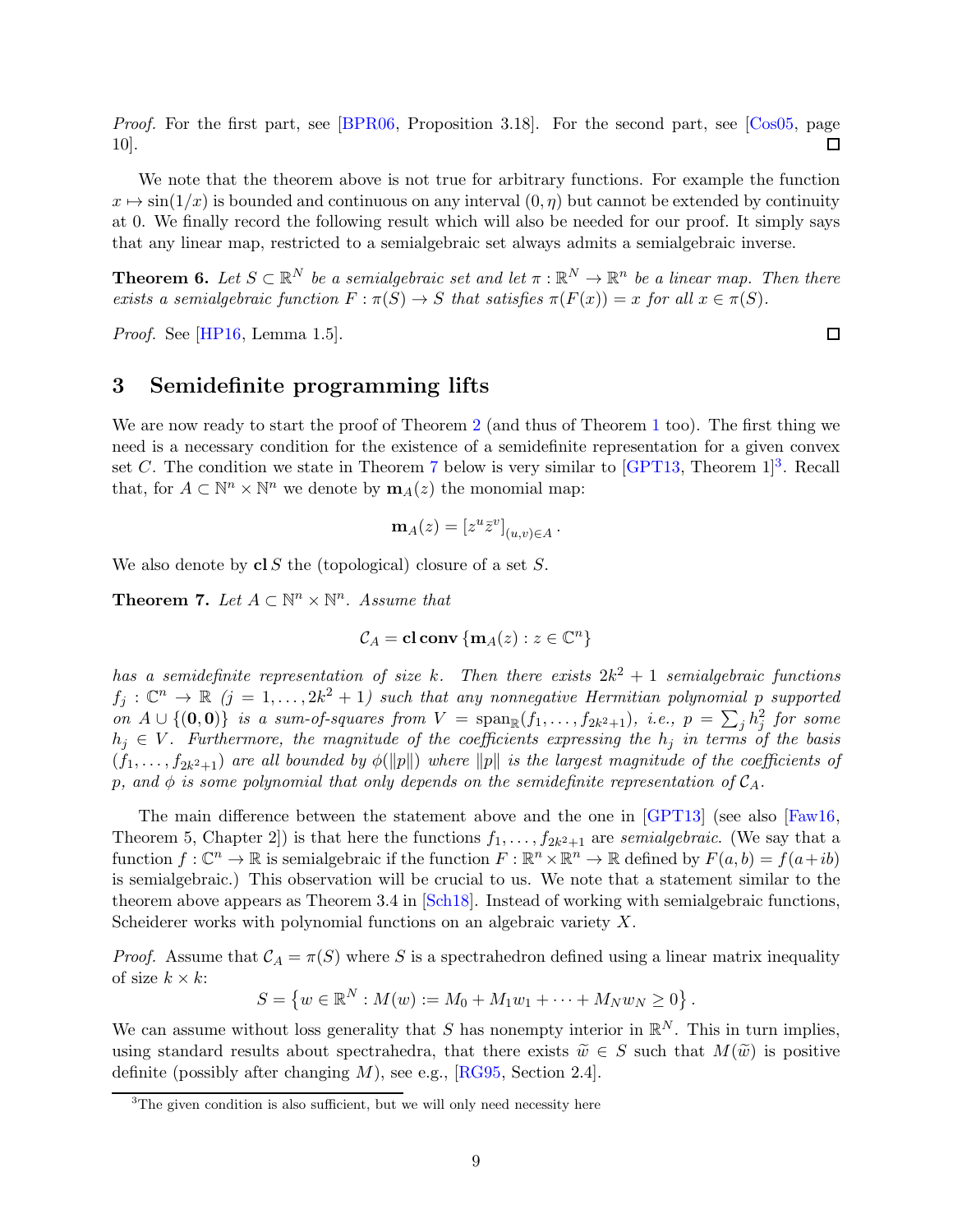For any  $z \in \mathbb{C}^n$  there exists  $w(z) \in S$  such that  $\pi(w(z)) = \mathbf{m}_A(z)$ . Since  $M(w(z)) \geq 0$  we can find  $F(z) \in \mathbb{C}^{k \times k}$  such that  $M(w(z)) = F(z)F(z)^{\dagger}$ . Furthermore, by Theorem [6,](#page-8-3) the function  $z \in \mathbb{C}^n \mapsto F(z) \in \mathbb{C}^{k \times k}$  can be taken to be semialgebraic.

Let  $p(z)$  be a Hermitian polynomial supported on  $A \cup \{(\mathbf{0}, \mathbf{0})\},$  i.e.,  $p(z) = \langle \widetilde{p}, \mathbf{m}_A(z)\rangle + c$  for some  $c \in \mathbb{R}$ , where  $\tilde{p}$  denotes the coefficients of the polynomial  $p(z)$  in the monomial basis. Since  $p \ge 0$  we get  $\langle \tilde{p}, \mathbf{m}_A(z) \rangle + c \ge 0$  for all  $z \in \mathbb{C}^n$ . This implies that  $\langle \tilde{p}, \sigma \rangle + c \ge 0$  for all  $\sigma \in \mathcal{C}_A$ . We can lift this linear inequality to an inequality on the spectrahedron S, i.e., we have  $\langle \tilde{p}, \pi(w) \rangle + c \ge 0$ for all  $w \in S$ , in other words

$$
\langle \pi^*(\widetilde{p}), w \rangle + c \ge 0 \quad \forall w \in \mathbb{R}^N \text{ s.t. } M(w) \ge 0.
$$

By Farkas' lemma/duality for SDPs, this means that there exists  $B \geq 0$  and  $b \geq 0$  such that

<span id="page-9-1"></span>
$$
\langle \pi^*(\widetilde{p}), w \rangle + c = \langle B, M(w) \rangle + b \qquad \forall w \in \mathbb{R}^N. \tag{11}
$$

Plugging  $w = w(z)$  we get

$$
\langle \widetilde{p}, \pi(w(z)) \rangle + c = \langle B, M(w(z)) \rangle + b = \langle B, F(z)F(z)^{\dagger} \rangle + b.
$$

Since  $\pi(w(z)) = \mathbf{m}_A(z)$  and  $\langle \tilde{p}, \mathbf{m}_A(z) \rangle = p(z)$  we get finally that  $p(z) + c = \langle B, F(z)F(z)^{\dagger} \rangle + b$  for all  $z \in \mathbb{C}^n$ . Factorizing  $B = DD^{\dagger}$  we get

$$
p(z) + c = \text{Tr}\left[DD^{\dagger}F(z)F(z)^{\dagger}\right] + b = \sum_{ij=1}^{k} |D^{\dagger}F(z)|_{ij}^{2} + b = \sum_{ij=1}^{k} \text{Re}[(D^{\dagger}F(z))_{ij}]^{2} + \text{Im}[(D^{\dagger}F(z))_{ij}]^{2} + b.
$$

If we define the  $2k^2 + 1$  semialgebraic functions to be the constant function and the  $z \mapsto \text{Re}[F_{ij}(z)]$ and  $z \mapsto \text{Im}[F_{ij}(z)]$ , we get the desired claim.

For the last statement of the theorem, we show that the coefficients of  $B$  (and thus of  $D$ ) are bounded by a polynomial in the coefficients of  $p$ . To get this, we can simply plug the value  $w = \tilde{w}$  that makes  $M(w)$  positive definite in [\(11\)](#page-9-1). If we denote by  $\lambda > 0$  the smallest eigenvalue of  $M(\widetilde{w})$  we get  $\langle \pi^*(\widetilde{p}), \widetilde{w} \rangle + c = \langle B, M(\widetilde{w}) \rangle + b \geq \lambda \text{Tr}[B] + b \geq \lambda ||B|| + b$ , thus max $(||B||, b) \leq$  $(\langle \pi^*(\tilde{p}), \tilde{w} \rangle + c) / \min(\lambda, 1) \leq O(\max\{\Vert p \Vert, |c| \}).$ 

### <span id="page-9-0"></span>4 Proof of Theorem [2](#page-3-0)

We are now ready to prove our main theorem, Theorem [2.](#page-3-0) We first recall a piece of notation that we will use throughout the proof: for any function  $f: \mathbb{C}^n \to \mathbb{R}$  we associate the function of real variables  $F: \mathbb{R}^n \times \mathbb{R}^n \to \mathbb{R}$ , denoted by a capital letter, defined by  $F(a, b) = f(a + ib)$ . We will also sometimes think of a vector  $z \in \mathbb{C}^n$  as  $z \in \mathbb{R}^{2n}$  and write for instance  $F(z)$ .

Assume that  $C_A$  has an SDP representation. Then, from Theorem [7](#page-8-1) there exist semialgebraic functions  $f_1, \ldots, f_r : \mathbb{C}^n \to \mathbb{R}$  such that the following is true:

<span id="page-9-2"></span>Any nonnegative Hermitian polynomial supported on 
$$
A \cup \{(\mathbf{0}, \mathbf{0})\}
$$
  
is a sum-of-squares of functions from  $\text{span}_{\mathbb{R}}(f_1, \ldots, f_r)$ . (\*)

We will now prove that the functions  $f_i$  can be taken to be smooth at the origin. (By this we mean that the associated functions  $F_i: \mathbb{R}^n \times \mathbb{R}^n \to \mathbb{R}$  are smooth at  $(0,0)$ .) This will follow from our assumption that A is downward closed. Since the  $F_i$  are semialgebraic we know from Theorem [4](#page-7-2) that each  $F_i$  is smooth almost everywhere. Thus we can find a common point  $z_0 = (a_0, b_0) \in \mathbb{R}^n \times \mathbb{R}^n$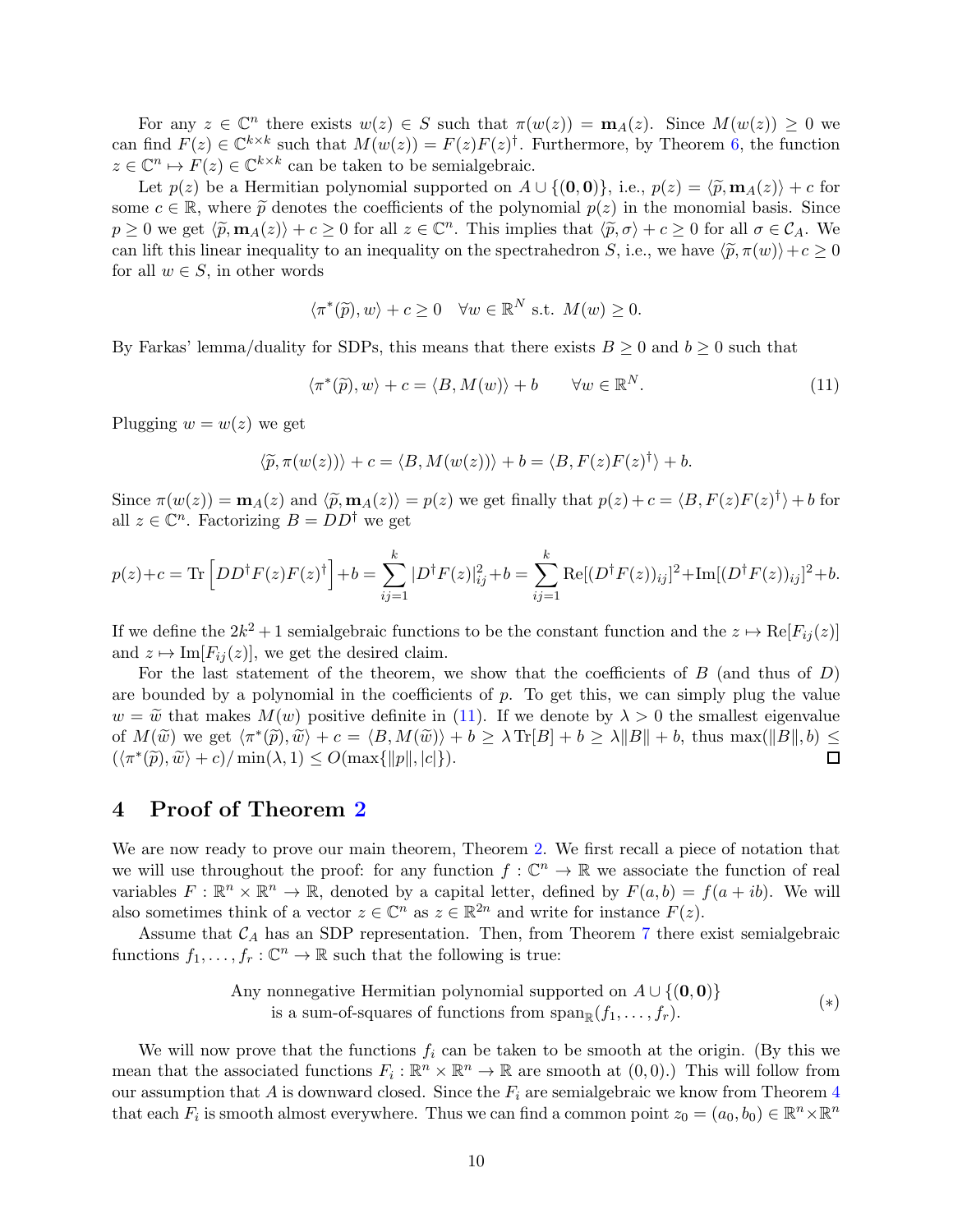such that all functions  $F_i$  are smooth at  $z_0$ . Now let  $f_i(z) = f_i(z - z_0)$  for all  $i \in \{1, ..., r\}$ . We claim that these semialgebraic functions still satisfy the property  $(*)$ . Indeed if q is a nonnegative Hermitian polynomial supported on  $A \cup \{(\mathbf{0}, \mathbf{0})\}$  then  $q(z + z_0)$  is nonnegative and is also supported on A, since A is downward closed. It follows that  $q(z+z_0)$  is a sum-of-squares from  $\text{span}_{\mathbb{R}}(f_1, \ldots, f_r)$ . But this implies that  $q(z)$  is a sum-of-squares from  $\text{span}_{\mathbb{R}}(f_1,\ldots,f_r)$ .

In the rest of the proof we will thus assume that the  $F_1, \ldots, F_r$  are smooth at the origin. If p is homogeneous we are almost done by the following simple observation: if  $P$  is a real homogeneous polynomial and  $P = \sum_j H_j^2$  for some functions  $H_j : \mathbb{R}^m \to \mathbb{R}$  that are smooth at the origin, then P is a sum-of-squares of polynomials. This can be proved by a simple Taylor expansion; for example by applying the following proposition to the identity  $t^{2k}P(z) = P(tz) = \sum_j H_j(tz)^2$  and observing that  $\frac{d^k}{dt^k} H_j(tz)\Big|_{t=0}$  is a degree k polynomial in  $z \in \mathbb{R}^{2n}$  (it is the k'th term in the Taylor expansion of  $H_i$  at z).

<span id="page-10-2"></span>**Proposition 2.** Assume that  $g_j : [0, \eta) \to \mathbb{R}$  are smooth functions<sup>[4](#page-10-0)</sup> and that there exists  $a \in \mathbb{R}$ such that  $at^{2k} = \sum_j g_j(t)^2$  for all  $t \in [0, \eta)$ . Then  $a = \sum_j$  $\int g_j^{(k)}(0)$ k!  $\setminus^2$ .

*Proof.* If we Taylor expand the  $g_j$  at 0 we get  $at^{2k} = \sum_j (g_j(0) + tg'_j(0) + \cdots + t^k g_j^{(k)})$  $j^{(k)}(0)/k!+o(t^k))^2.$ By equating powers of t we get that  $g_j(0) = \cdots = g_j^{(k-1)}$  $j_j^{(k-1)}(0) = 0$  and that  $a = \sum_j (g_j^{(k)})$  $j^{(k)}(0)/k!)^2$  as desired.

The case where  $p$  is not necessarily homogeneous requires an additional argument. The following argument is inspired from [\[Sch18,](#page-15-9) Proposition 4.18]. Let  $2d = \deg p$ , and for any  $t \in \mathbb{R}$  consider the Hermitian polynomial  $p_t(z) = t^{2d} p(z/t)$ . This Hermitian polynomial is nonnegative and is also supported on A. Thus we know from property (\*) that there exist real coefficients  $a_j(t) \in \mathbb{R}^r$  s.t.

<span id="page-10-1"></span>
$$
P_t(z) = \sum_j \left( a_j(t)^\mathsf{T} F(z) \right)^2 \qquad \forall z \in \mathbb{R}^{2n} \tag{12}
$$

where we let  $F(z) = (F_1(z), \ldots, F_r(z))$ . The functions  $a_i(t)$  are defined by a semialgebraic relation and so can be taken to be semialgebraic. As such the  $a_j$  must be continuous on some  $(0, \eta)$  for  $\eta > 0$ . From the last part of the statement of Theorem [7](#page-8-1) we also know that the  $a_i$  must be bounded on  $(0, \eta)$ . Thus, by Theorem [5](#page-7-3) we know that the  $a_j$  can be extended by continuity to  $(0, \eta)$  and that for large enough m,  $a_j(t^m)$  is smooth on  $[0, \eta')$  for some  $0 < \eta' < \eta$ . From [\(12\)](#page-10-1) we get:

$$
P_{t^m}(t^m z) = \sum_j (a_j(t^m)^\mathsf{T} F(t^m z))^2.
$$

But note that  $P_{t^m}(t^m z) = t^{2dm} P(z)$ . Thus

$$
t^{2dm}P(z) = \sum_{j} (a_j(t^m)^\mathsf{T} F(t^m z))^2.
$$

If we let  $g_j(t) = a_j(t^m)^\mathsf{T} F(t^m z)$  we know that the  $g_j$  are smooth on  $[0, \eta')$ , since the F are smooth at the origin. We can apply the observation of Proposition [2](#page-10-2) to get that

$$
P(z) = \sum_{j} \left( \frac{g_j^{(dm)}(0)}{(dm)!} \right)^2.
$$

<span id="page-10-0"></span><sup>4</sup> Smoothness at 0 is smoothness on the right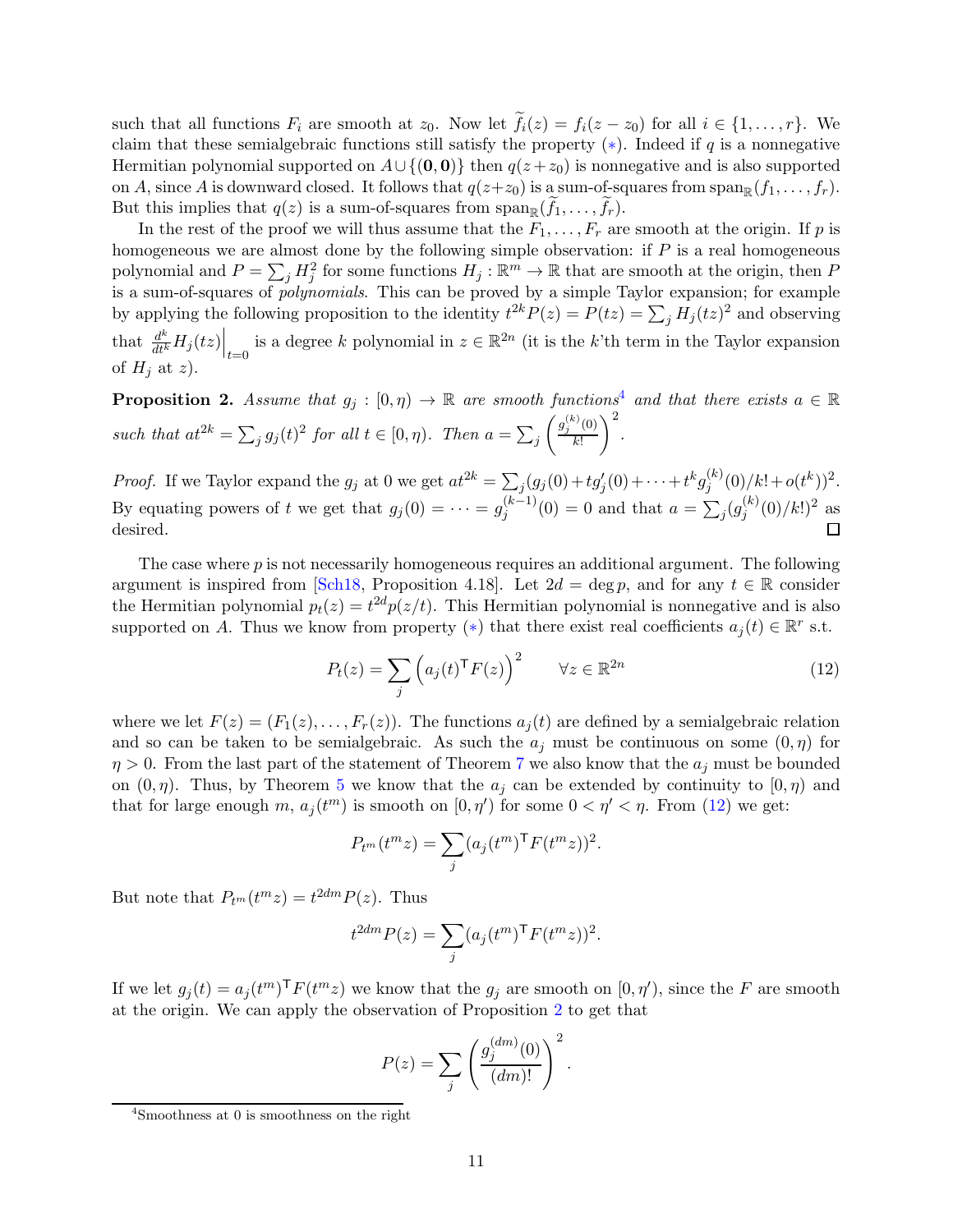But, from the definition of  $g_j$ ,  $g_j^{(dm)}$  $j_j^{(um)}(0)$  is a polynomial (of degree d) in z. This contradicts the assumption that  $p(z)$  is not a sum of squares of polynomials.

## <span id="page-11-0"></span>5 Proof of Theorem [1](#page-2-0)

The case Sep(3,3): We prove that  $\mathcal{S}\mathcal{E}\mathcal{P}(3,3)$  has no semidefinite representation. Define the Choi polynomial [\[Cho75\]](#page-14-5) by

$$
p(x,y) = |x_1|^2 |y_1|^2 + |x_2|^2 |y_2|^2 + |x_3|^2 |y_3|^2
$$
  
- 2(Re[x\_1\bar{x\_2}y\_1\bar{y\_2}] + Re[x\_2\bar{x\_3}y\_2\bar{y\_3}] + Re[x\_1\bar{x\_3}y\_1\bar{y\_3}])  
+ 2(|x\_1|^2 |y\_2|^2 + |x\_2|^2 |y\_3|^2 + |x\_3|^2 |y\_1|^2).

It was shown in [\[Cho75\]](#page-14-5) (see also [\[Cho80,](#page-14-6) Appendix B]) that  $p(x, y) \ge 0$  for all  $(x, y) \in \mathbb{C}^3 \times \mathbb{C}^3$ , and yet  $p(x, y)$  is not a sum of squares. In fact the real polynomial  $p(x, y)$  when  $(x, y) \in \mathbb{R}^3 \times \mathbb{R}^3$  is not a sum of squares. It follows, by a simple homogenization argument, that the Hermitian polynomial  $\hat{p}(x_1, x_2, y_1, y_2) = p(x_1, x_2, 1, y_1, y_2, 1)$  is not a sum of squares. Note that the support of  $\hat{p}$  satisfies

$$
\mathrm{supp}\,\hat{p}\subset\hat{A}=\left\{(\alpha,\beta,\gamma,\delta)\in(\mathbb{N}^2\times\mathbb{N}^2)\times(\mathbb{N}^2\times\mathbb{N}^2):|\alpha|\leq 1,|\beta|\leq 1,|\gamma|\leq 1,|\delta|\leq 1\right\}.
$$

Since  $\hat{A}$  is downward closed it follows from Theorem [2](#page-3-0) that

$$
\mathcal{C}_{\hat{A}} = \mathbf{cl} \mathbf{conv} \left\{ \mathbf{m}_{\hat{A}}(x, y) : (x, y) \in \mathbb{C}^2 \times \mathbb{C}^2 \right\}
$$
  
=  $\mathbf{cl} \mathbf{conv} \left\{ \left[ x^{\alpha} y^{\beta} \bar{x}^{\gamma} \bar{y}^{\delta} \right]_{|\alpha| \le 1, |\beta| \le 1, |\gamma| \le 1, |\delta| \le 1} : (x, y) \in \mathbb{C}^2 \times \mathbb{C}^2 \right\}$  (13)

does not have a semidefinite representation. To conclude that  $\mathcal{S}\mathcal{E}\mathcal{P}(3,3)$  has no semidefinite representation, it remains to note that  $\mathcal{C}_{\hat{A}}$  is a hyperplane section of  $\mathcal{S}\mathcal{E}\mathcal{P}(3,3)$ . Indeed, first recall that  $\mathcal{S}\mathcal{E}\mathcal{P}(3,3)$  can be written as

$$
\mathcal{S}\mathcal{E}\mathcal{P}(3,3) = \mathbf{cl} \mathbf{conv} \left\{ \mathbf{m}_A(x,y) : (x,y) \in \mathbb{C}^3 \times \mathbb{C}^3 \right\}
$$

where

$$
A = \left\{ (\alpha, \beta, \gamma, \delta) \in (\mathbb{N}^3 \times \mathbb{N}^3) \times (\mathbb{N}^3 \times \mathbb{N}^3) : |\alpha| = 1, |\beta| = 1, |\gamma| = 1, |\delta| = 1 \right\}.
$$

It is easy to see that there is a one-to-one correspondence between  $\hat{A}$  and  $A$ . In terms of the monomial map **m** this simply means that  $m_A$  is the homogenization of  $m_{\hat{A}}$ . For example under an appropriate ordering of the monomials we have  $\mathbf{m}_A(x_1, x_2, x_3, y_1, y_2, y_3) = |x_3|^2 |y_3|^2 \mathbf{m}_{\hat{A}} \left( \frac{x_1^2}{x_1^2} \right)$  $\frac{x}{x_3}, \frac{y}{y_3}$  $y_3$  $\setminus$ where we let  $x = (x_1, x_2)$  and  $y = (y_1, y_2)$ . It thus follows that  $\mathcal{S}\mathcal{E}\mathcal{P}(3,3)$  can be written as

$$
\mathcal{S}\mathcal{E}\mathcal{P}(3,3) = \mathbf{cl} \mathbf{conv} \left\{ |x_3|^2 |y_3|^2 \mathbf{m}_{\hat{A}} \left( \frac{x}{x_3}, \frac{y}{y_3} \right) : (x,y) \in \mathbb{C}^3 \times \mathbb{C}^3 \right\}.
$$

It can then be readily verified that  $\mathcal{C}_{\hat{A}}$  is a hyperplane section of  $\mathcal{S}\mathcal{E}\mathcal{P}(3,3)$  where the appropriate coordinate (corresponding to the monomial  $|x_3|^2|y_3|^2$ ) is set to 1.

The case  $\text{Sep}(4,2)$ : Following the same approach as above, we need to exhibit a Hermitian polynomial  $\hat{p}(x_1, x_2, x_3, y)$  supported on

<span id="page-11-1"></span>
$$
\hat{A} = \left\{ (\alpha, \beta, \gamma, \delta) \in (\mathbb{N}^3 \times \mathbb{N}) \times (\mathbb{N}^3 \times \mathbb{N}) : |\alpha| \le 1, |\beta| \le 1, |\gamma| \le 1, |\delta| \le 1 \right\}
$$
(14)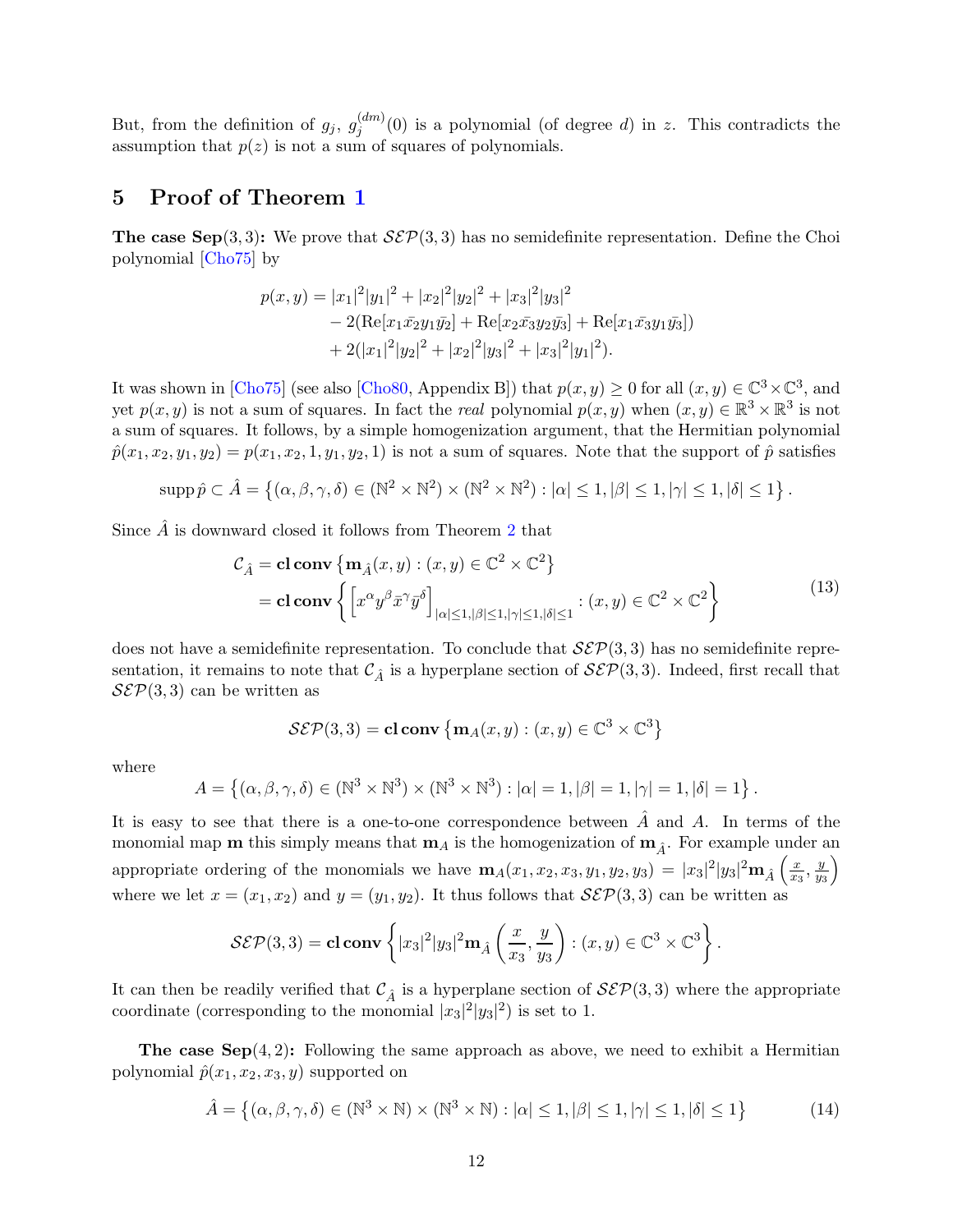that is nonnegative but not a sum-of-squares. Since  $Sep(4, 2) \neq PPT(4, 2)$  we know that there exists a Hermitian *homogeneous* polynomial  $p(x, y)$  on  $(x, y) \in \mathbb{C}^4 \times \mathbb{C}^2$  of the form

$$
p(x, y) = \sum_{ijkl} p_{ijkl} x_i \bar{x_j} y_k \bar{y_l} \quad (x \in \mathbb{C}^4, y \in \mathbb{C}^2)
$$

that is nonnegative but not a sum of squares. Note that such a p satisfies  $p(\lambda x, \mu y) = |\lambda|^2 |\mu|^2 p(x, y)$ for any  $(\lambda, \mu) \in \mathbb{C}^2$ . To get the desired polynomial  $\hat{p}$  it would suffice to dehomogenize the polynomial p by setting one of the x variables to 1, and one of the y variables to 1. It turns out, however, that one cannot guarantee in general that this dehomogenized polynomial is not a sum of squares. (We give an explicit example in Appendix  $A$ .) The reason we could dehomogenize the Choi polynomial in the  $(3,3)$  case was that the Choi polynomial is not a sum of squares when the variables are real. One cannot expect this to be true for our polynomial in  $(4,2)$  variables as it is known that any biquadratic real polynomial in  $(n, 2)$  variables is a sum of squares [\[Cal73\]](#page-14-7). Nevertheless we show in Appendix [A](#page-12-0) that by choosing an appropriate polynomial p, and an appropriate dehomogenization we can get a polynomial  $\hat{p}(x, y)$  supported on A of Equation [\(14\)](#page-11-1) that is not a sum-of-squares. This implies that  $\mathcal{C}_{\hat{A}}$  is not semidefinite representable. Using a similar argument as for the  $(3,3)$  case we get that  $\mathcal{S}\mathcal{E}\mathcal{P}(4,2)$  is not semidefinite representable.

## <span id="page-12-0"></span>A The case  $Sep(4,2)$

In this section we exhibit a nonnegative Hermitian polynomial  $\hat{p}(x_1, x_2, x_3, y)$  supported on A, defined in Equation [\(14\)](#page-11-1), that is not a sum of squares.

Consider the following map  $\Phi : M_2 \to M_4$  studied in [\[HK16\]](#page-15-14):

$$
\Phi\left(\begin{bmatrix} x & y \\ z & w \end{bmatrix}\right) = \begin{bmatrix} 3w + 4x - 2y - 2z & 2z - 2x & 0 & 0 \\ 2y - 2x & 2x & z & 0 \\ 0 & y & 2w & -w - 2z \\ 0 & 0 & -w - 2y & 2w + 4x \end{bmatrix}.
$$

It is shown in  $[HK16]$  that the map  $\Phi$  is positive but not decomposable. We associate to  $\Phi$  the Hermitian polynomial

$$
\mathbf{W}(x, y) = x^{\dagger} \Phi(y y^{\dagger}) x \qquad x \in \mathbb{C}^{4}, y \in \mathbb{C}^{2}.
$$

Then we know from Proposition [1](#page-6-0) that  $W$  is positive but not a sum of squares. The purpose of this section is to prove the following:

<span id="page-12-1"></span>**Proposition 3.** The (nonhomogeneous) Hermitian polynomial  $\mathbf{W}(1, x_2, x_3, x_4, 1, y_2)$  is not a sum of squares.

The proof of this proposition involves some computations, and we use the specific properties of  $\mathbf{W}$  (its zeros) which have been studied in [\[HK16\]](#page-15-14). We note that there are other dehomogenizations of W that are sums of squares. For example, we show later that  $W(x_1, x_2, -6, x_4, 1, y_2)$  is a sum of squares.

*Proof of Proposition [3.](#page-12-1)* To lighten the notation we let  $y_2 = \alpha$ . In [\[HK16\]](#page-15-14), the zeros of the polynomial W were identified. Namely it was shown that

<span id="page-12-2"></span>
$$
\mathbf{W}(x_1(\alpha), x_2(\alpha), x_3(\alpha), x_4(\alpha), 1, \alpha) = 0 \quad \forall \alpha \in \mathbb{C}
$$
\n(15)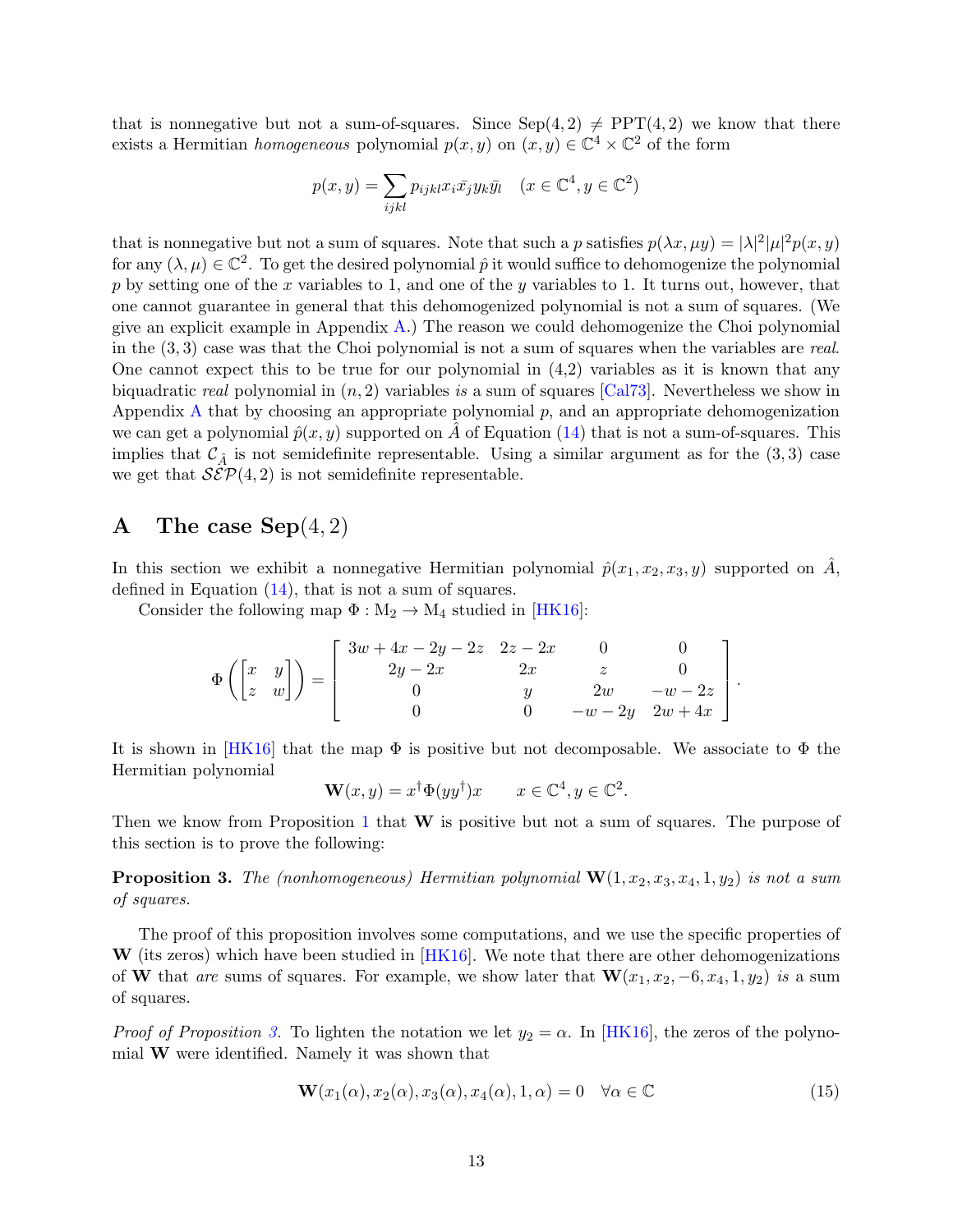where

$$
x(\alpha):=\Big(2\alpha(1-\alpha), \ \alpha\left[4-2(\alpha+\bar\alpha)+3|\alpha|^2\right], \ -4-2|\alpha|^2, \ -\bar\alpha(2+\alpha)\Big)\in\mathbb{C}^4.
$$

Let  $p(x_2, x_3, x_4, \alpha) = \mathbf{W}(1, x_2, x_3, x_4, 1, \alpha)$ . The explicit formula of p is

$$
p(x_2, x_3, x_4, \alpha) = 2|\alpha|^2 |x_3|^2 + 2|\alpha|^2 |x_4|^2 - x_3\bar{x}_4|\alpha|^2 - \bar{x}_3x_4|\alpha|^2
$$
  
+  $\bar{x}_2x_3\alpha + x_2\bar{x}_3\bar{\alpha} - 2\bar{x}_3x_4\alpha - 2x_3\bar{x}_4\bar{\alpha}$   
+  $3|\alpha|^2 + 2|x_2|^2 + 4|x_4|^2 + 2x_2\alpha + 2\bar{x}_2\bar{\alpha}$   
-  $2x_2 - 2\bar{x}_2 - 2\alpha - 2\bar{\alpha} + 4$ .

Assume that  $p = \sum_i g_i^2$  where  $g_i$  are Hermitian polynomials in  $x_2, x_3, x_4, \alpha$ . Since p has no terms  $|x_3|^2$  we see that the  $g_i$  cannot contain monomials  $x_3$  or  $\bar{x}_3$ . Similarly p does not have a term  $|\alpha|^2 |x_2|^2$  and so p cannot contain monomials  $\alpha x_2$ ,  $\bar{\alpha} x_2$ ,  $\alpha \bar{x_2}$  or  $\bar{\alpha} \bar{x_2}$ . It follows that each  $g_i$  must be a linear combination of the monomials

$$
1, \alpha, x_2, x_4, \alpha x_3, \alpha x_4, \overline{\alpha} x_3, \overline{\alpha} x_4
$$

and their conjugates. In other words, each  $g_i$  is of the form:

<span id="page-13-2"></span>
$$
g_i(x_2, x_3, x_4, \alpha) = a_i + b_i \alpha + c_i x_2 + d_i x_4 + e_i \alpha x_3 + f_i \alpha x_4 + g_i \bar{\alpha} x_3 + h_i \bar{\alpha} x_4 + \bar{b}_i \bar{\alpha} + \bar{c}_i \bar{x}_2 + \bar{d}_i \bar{x}_4 + \bar{e}_i \bar{\alpha} \bar{x}_3 + \bar{f}_i \bar{\alpha} \bar{x}_4 + g_i \alpha \bar{x}_3 + \bar{h}_i \alpha \bar{x}_4
$$
(16)

where  $a_i, b_i, \ldots, h_i \in \mathbb{C}$ . We will now use the information about the zeros of **W** (and thus of p) to deduce relations about these coefficients and reach a contradiction.

Since **W** is bihomogeneous in the first set of variables, we have (dividing by  $|x_1(\alpha)|^2$ ) from [\(15\)](#page-12-2) that

$$
p\left(\frac{x_2(\alpha)}{x_1(\alpha)}, \frac{x_3(\alpha)}{x_1(\alpha)}, \frac{x_4(\alpha)}{x_1(\alpha)}, \alpha\right) = 0, \forall \alpha \in \mathbb{C} \setminus \{0, 1\}.
$$

Since  $p = \sum_i g_i^2$  we get that for all *i*,

<span id="page-13-0"></span>
$$
g_i\left(\begin{array}{cc} \frac{x_2(\alpha)}{x_1(\alpha)}, & \frac{x_3(\alpha)}{x_1(\alpha)}, & \frac{x_4(\alpha)}{x_1(\alpha)}, & \alpha \end{array}\right) = 0, \quad \forall \alpha \in \mathbb{C} \setminus \{0, 1\}.
$$
 (17)

We can clear denominators in [\(17\)](#page-13-0) by multiplying the expression by  $|x_1(\alpha)|^2$ . As a result we get that

<span id="page-13-1"></span>
$$
|x_1(\alpha)|^2 g_i\left(\frac{x_2(\alpha)}{x_1(\alpha)}, \frac{x_3(\alpha)}{x_1(\alpha)}, \frac{x_4(\alpha)}{x_1(\alpha)}, \alpha\right) = 0, \quad \forall \alpha \in \mathbb{C}.\tag{18}
$$

The left-hand side of [\(18\)](#page-13-1) is a Hermitian polynomial in  $\alpha$  that is identically zero. Hence all its coefficients must be equal to 0. This allows us to derive conditions on the coefficients of  $g_i$  in [\(16\)](#page-13-2). More precisely:

- The coefficient of  $\alpha^4$  is  $4\bar{h_i}$ . Setting  $4\bar{h_i}$  to zero yields  $h_i = 0$ .
- The coefficient of  $\alpha^4 \bar{\alpha}$  is  $4\bar{g}_i + 2\bar{h}_i$ . Setting to zero we get  $g_i = 0$ .
- The coefficient of  $\alpha^2$  is  $-4\overline{d}_i 8\overline{g}_i$ . Setting to zero we get  $d_i = 0$ .

This gives a contradiction: indeed the coefficient of  $|x_4|^2$  in p is  $4 > 0$  and yet  $\sum_i |d_i|^2 = 0$ .  $\Box$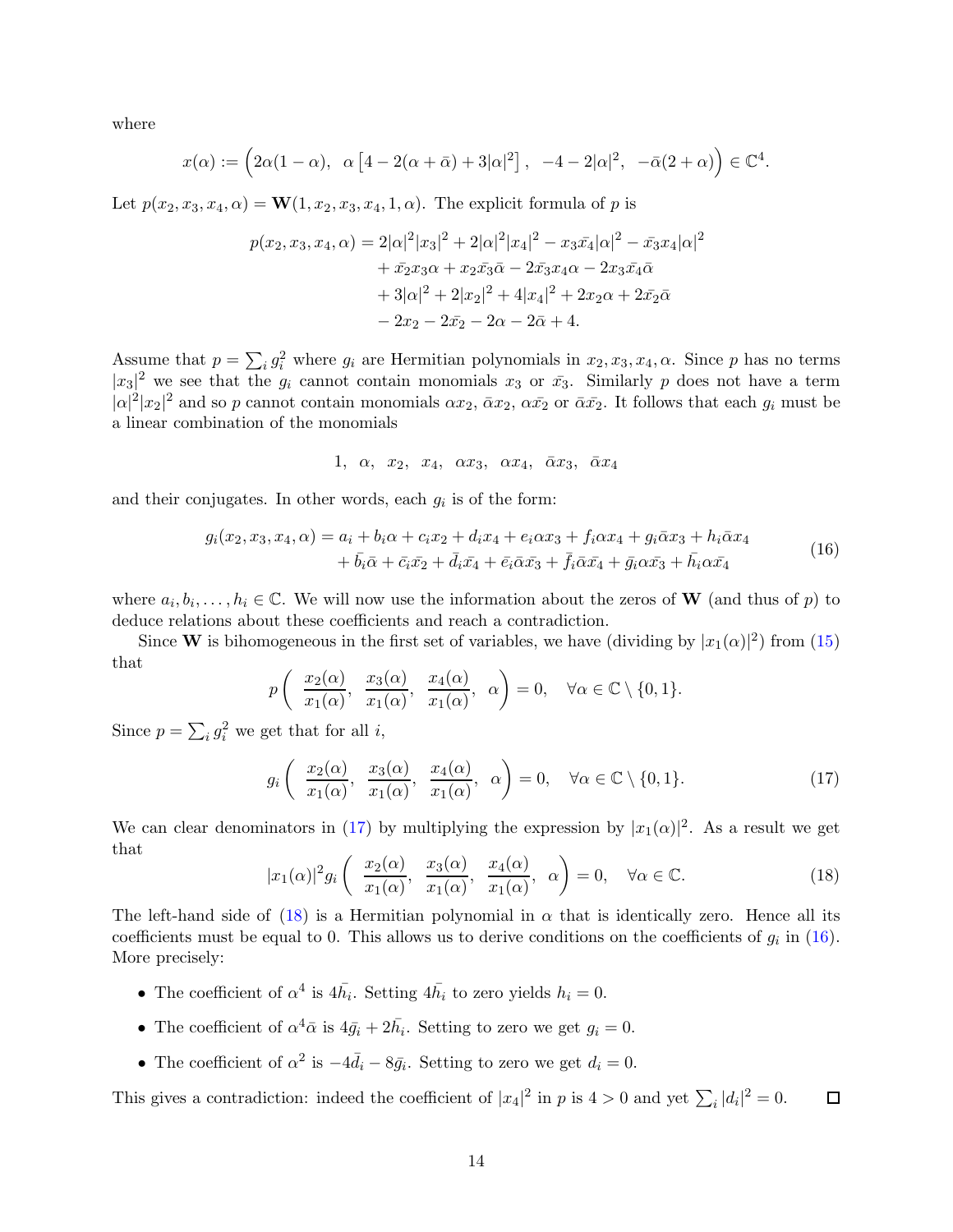We conclude this appendix by proving, as promised, that there is another dehomogenization of W that is a sum of squares. Let:

$$
q(x_1, x_2, x_4, \alpha) = \mathbf{W}(x_1, x_2, -6, x_4, 1, \alpha).
$$

Let

$$
A = \left(\begin{array}{cccc} 36 & 0 & -3 & 0 & 0 & 0 \\ 0 & 2 & -1 & 0 & -1 & 0 \\ -3 & -1 & 1 & 0 & 1 & 0 \\ 0 & 0 & 0 & 2 & 0 & 0 \\ 0 & -1 & 1 & 0 & \frac{3}{2} & 0 \\ 0 & 0 & 0 & 0 & 0 & 1 \end{array}\right), \qquad B = \left(\begin{array}{cccc} 0 & 0 & 0 & 6 & 0 & 3 \\ 0 & 0 & 0 & 0 & 0 & -1 \\ 0 & 0 & 0 & 0 & 0 & 0 \\ 6 & 0 & 0 & 0 & 1 & 0 \\ 0 & 0 & 0 & 1 & 0 & 0 \\ 3 & -1 & 0 & 0 & 0 & 0 \end{array}\right).
$$

One can verify that  $A - B \ge 0$  and  $A + B \ge 0$ , i.e., that  $\begin{bmatrix} A & B \\ B & A \end{bmatrix} \ge 0$ . Let  $m(x_1, x_2, x_4, \alpha) =$  $(\alpha, x_1, x_2, x_4, \bar{\alpha}x_1, \bar{\alpha}x_4)$ . Then one can check that we have the following sum of squares decomposition of  $q$ :

$$
q(x_1, x_2, x_4, \alpha) = \begin{bmatrix} m(x, \alpha) \\ \bar{m}(x, \alpha) \end{bmatrix}^\dagger \begin{bmatrix} A & B \\ B & A \end{bmatrix} \begin{bmatrix} m(x, \alpha) \\ \bar{m}(x, \alpha) \end{bmatrix}.
$$

Acknowledgements I would like to thank Omar Fawzi for his encouragements and for helpful comments on the paper. I would also like to thank Claus Scheiderer for useful discussions and exchanges related to the material of this paper, and James Saunderson for comments that helped improved the exposition.

## References

- <span id="page-14-2"></span>[AS17a] Guillaume Aubrun and Stanisław Szarek. Alice and Bob Meet Banach: The Interface of Asymptotic Geometric Analysis and Quantum Information Theory, volume 223. American Mathematical Soc., 2017.
- <span id="page-14-0"></span>[AS17b] Guillaume Aubrun and Stanisław Szarek. Dvoretzky's theorem and the complexity of entanglement detection. Discrete Analysis, 2017.
- <span id="page-14-3"></span>[BPR06] Saugata Basu, Richard Pollack, and Marie-Françoise Roy. Algorithms in real algebraic geometry. Springer-Verlag, 2006.
- <span id="page-14-7"></span>[Cal73] AP Calderón. A note on biquadratic forms. Linear Algebra and its Applications,  $7(2)$ :175– 177, 1973.
- <span id="page-14-5"></span>[Cho75] Man-Duen Choi. Positive semidefinite biquadratic forms. Linear Algebra and its Applications, 12(2):95–100, 1975.
- <span id="page-14-6"></span>[Cho80] Man-Duen Choi. Some assorted inequalities for positive linear maps on c\*-algebras. Journal of Operator Theory, pages 271–285, 1980.
- <span id="page-14-4"></span>[Cos05] Michel Coste. Real algebraic sets, 2005. Lecture notes available at <https://perso.univ-rennes1.fr/michel.coste/polyens/RASroot.pdf>.
- <span id="page-14-1"></span>[DP09] John P. D'Angelo and Mihai Putinar. Polynomial optimization on odd-dimensional spheres. In Emerging applications of algebraic geometry, pages 1–15. Springer, 2009.